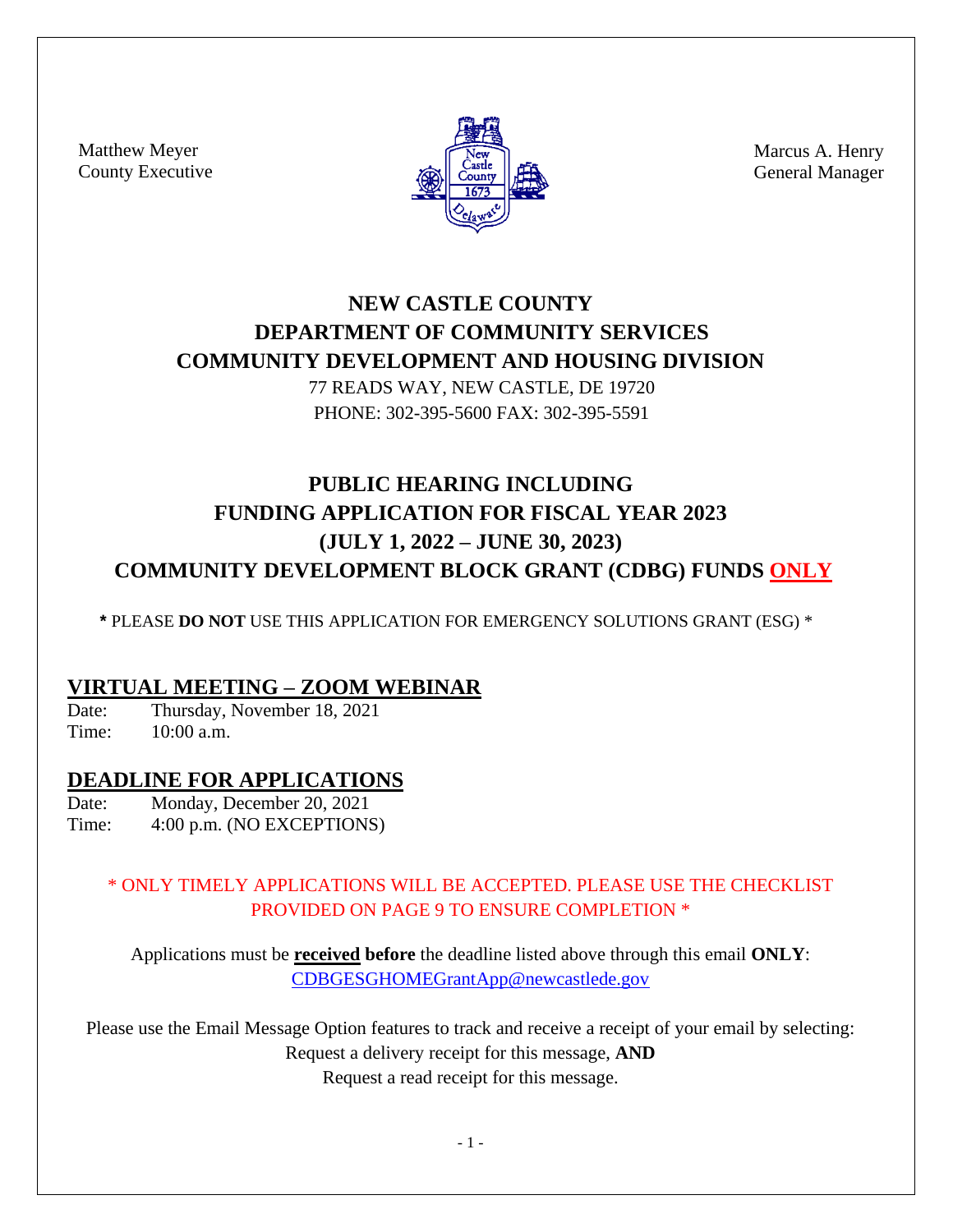# **Table of Contents**

| Strategic Goals: US Department of Housing & Urban Development (HUD) 4 |
|-----------------------------------------------------------------------|
|                                                                       |
|                                                                       |
|                                                                       |
|                                                                       |
|                                                                       |
|                                                                       |
|                                                                       |
|                                                                       |
|                                                                       |

Please note:

If the language in this document is altered by anyone other than New Castle County staff, it becomes null and void, and therefore ineligible for funding. Please submit application in its entirety.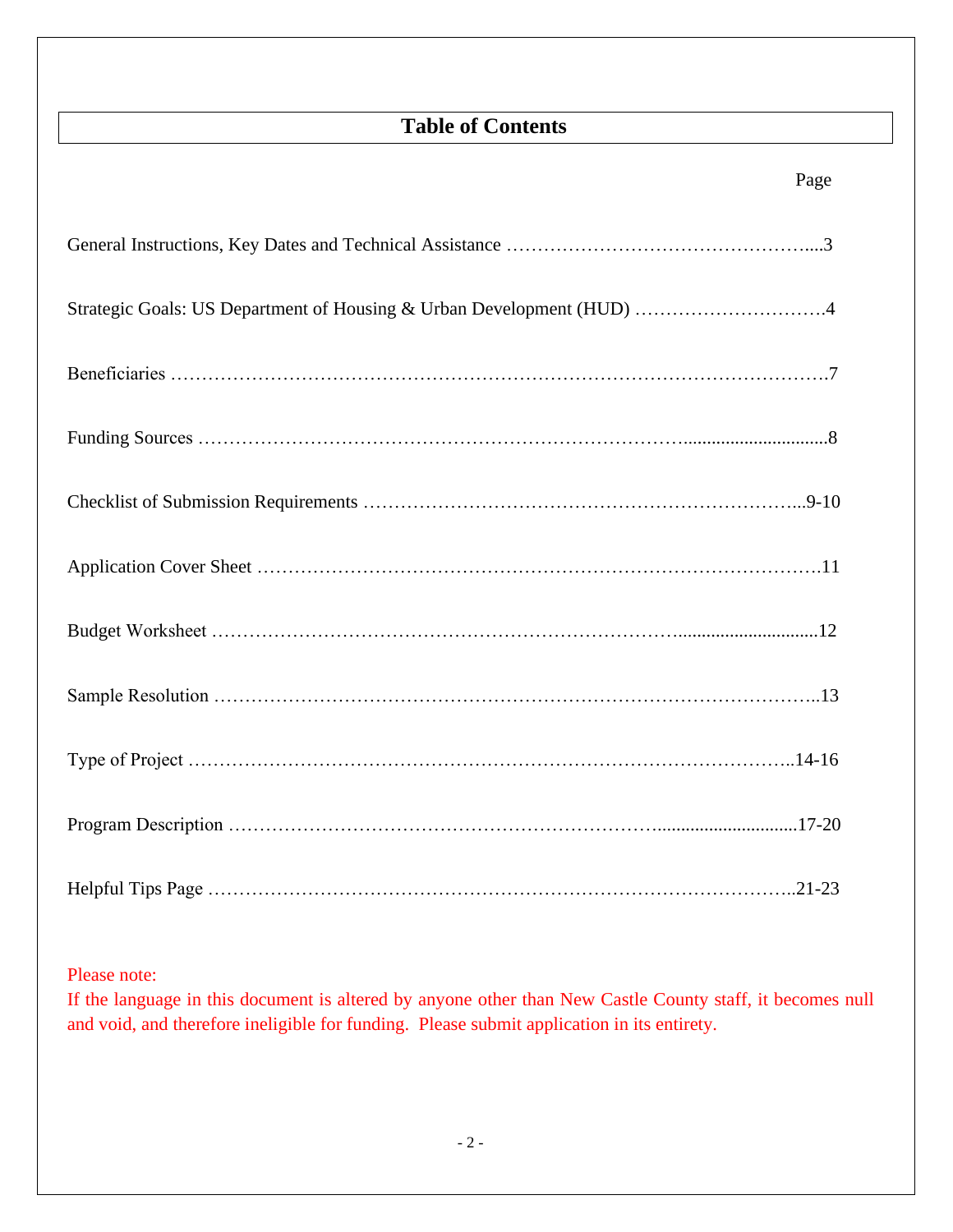### **General Instructions, Key Dates and Technical Assistance**

- This packet contains materials needed to apply for housing and community development funds through the Community Development and Housing Division.
- **No handwritten submissions, please.**
- Complete one application **for each project** you are seeking funding for.

Please note: There is a different application for the Emergency Solutions Grant Program. If unsure of which funding source is applicable to your project, please call New Castle County prior to completing an application.

#### **Email Submission Packet to:**

[CDBGESGHOMEGrantApp@newcastlede.gov](mailto:CDBGESGHOMEGrantApp@newcastlede.gov)

Please use the Email Message Option features to track and receive a receipt of your email by selecting: Request a delivery receipt for this message, **AND**

Request a read receipt for this message.

| <b>Tentative Key Dates</b> |                                                                     |  |  |
|----------------------------|---------------------------------------------------------------------|--|--|
| <b>December 20, 2021</b>   | <b>NCC Funding Application Deadline</b>                             |  |  |
| <b>March 2022</b>          | <b>Tentative Date for Funding Award Notification</b>                |  |  |
| <b>March 2022</b>          | <b>Draft Availability Consolidated Plans: Public Comment Period</b> |  |  |
|                            | <b>Opens</b>                                                        |  |  |
| April 2022                 | <b>Spring Public Meetings</b>                                       |  |  |
| April 2022                 | <b>End of Comment Period</b>                                        |  |  |
| April 26, 2022             | <b>County Council Resolution</b>                                    |  |  |
| May 15, 2022               | <b>Action Plan Submitted to HUD</b>                                 |  |  |
| <b>July 1, 2022</b>        | <b>Action Plan Programs Begin</b>                                   |  |  |

| <b>For Technical Assistance</b> |  |
|---------------------------------|--|
| Nicole Waters - 302-395-5644    |  |
| Nicole. Waters@newcastlede.gov  |  |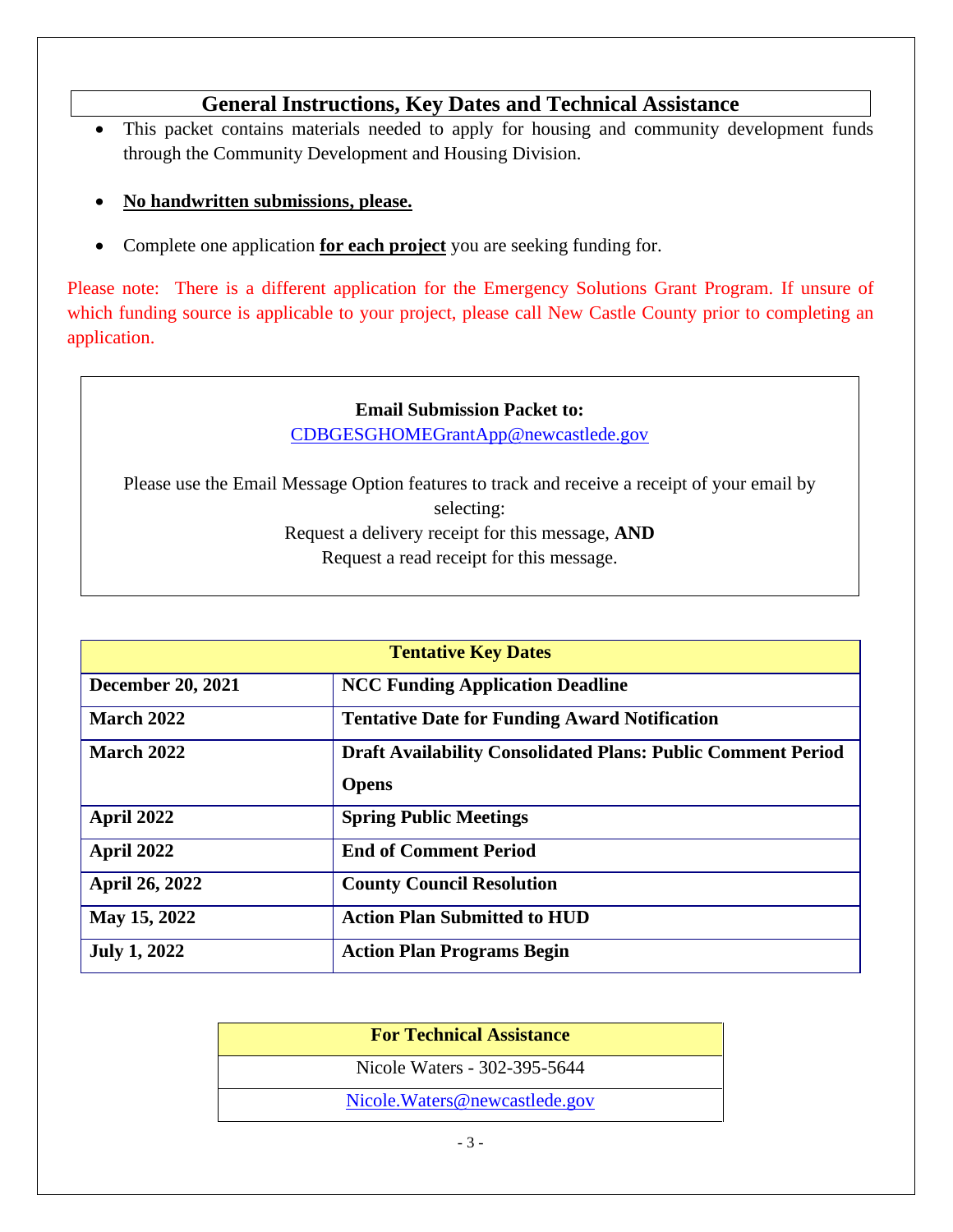### **Strategic Goals: US Department of Housing & Urban Development (HUD)**

### **HUD and NCC STRATEGIC GOALS**

Provide Decent Affordable Housing Provide Suitable Living Environments Expand Economic Opportunities

### **NEW CASTLE COUNTY PRIORITIES**

#### **Increase Supply of Affordable Housing**

- Increase affordable rental housing.
- Increase homeownership.
- Housing rehabilitation.

#### **Decrease Homelessness**

• Provide housing and services to the homeless and at risk of homelessness that align with the Delaware Continuum of Care Action Plan.

#### **Improve Public Infrastructure**

• Improve public infrastructure in coordination with an affordable housing development.

#### **Provide Public Services**

• Provide public services to low and moderate-income households as well as persons with special needs.

#### **Planning and Administration and Fair Housing**

• Provide quality oversight and administration of federal programs.

### **TARGET POPULATIONS:**

Persons experiencing homeless or at risk of homelessness

#### Elderly

### Disabled

Populations with high services needs such as mental illness, substance use, ex-offenders, at- risk youth and survivors of domestic violence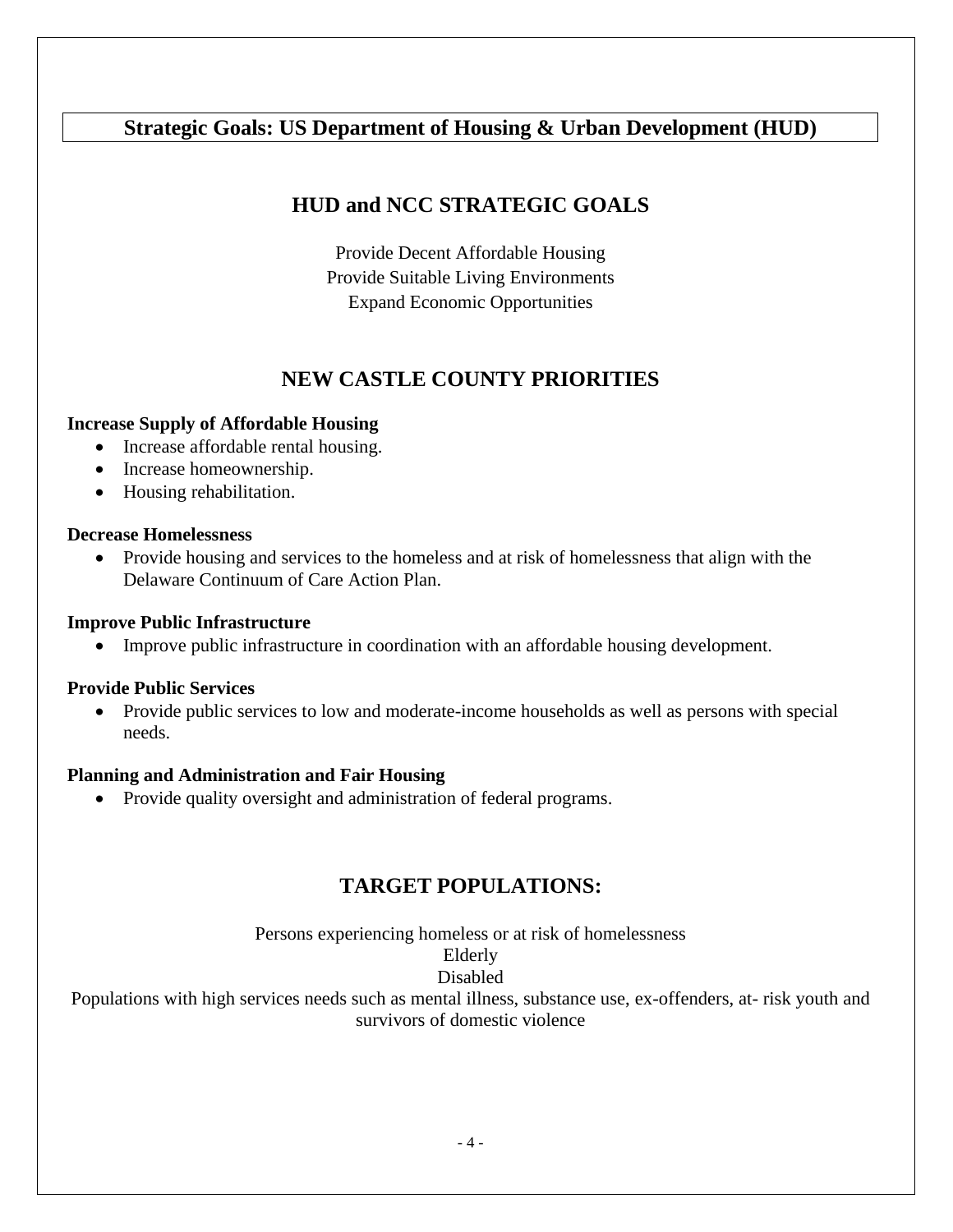### **Priority Areas**

Priority Geographic Area Census Tracts and Block Groups: Homeowner Incentive Program (HIP) Census Tracts, Blueprint Communities, Neighborhood Stabilization Program and other identified areas.

| <b>Census Tract &amp; Block Groups</b> |              |               |               |             |             |              |
|----------------------------------------|--------------|---------------|---------------|-------------|-------------|--------------|
| 101.01(1,2,3)                          | 101.04(1)    | 105.02(5)     | 107.02(1,2)   | 112.03(3)   | 120.00(2,3) | 121.00(2)    |
| 122.00(2)                              | 123.00(2)    | 124.00(1,3,4) | 125.00(2,4,6) | 126.00(3)   | 127.00(2,5) | 129.00(1,3)  |
| 131.00(1)                              | 132.00(2,3)  | 134.00(3)     | 134.07(2)     | 136.10(4)   | 136.14(2)   | 136.15(2, 3) |
| 137.00(2)                              | 139.01(1)    | 140.00(3,4)   | 141.00(3)     | 144.02(1)   | 144.03(3)   | 145.01(1)    |
| 145.02(1,2)                            | 147.03(1,3)  | 147.06(2)     | 148.07(3)     | 149.03(2,3) | 149.06(1)   | 149.07(3)    |
| 149.08(1)                              | 149.09 (1,2) | 150.00(1,2,3) | 151.00(2)     | 152.00(1,2) | 154.00(1,2) | 155.02(1)    |
| 156.00(1,2)                            | 158.02(1)    | 160.00(1)     | 162.00(2)     | 163.01(1)   | 163.02(3)   | 163.05(3)    |
| 164.04(3)                              | 166.04(1)    |               |               |             |             |              |

Bonus Points will be given to HOME applications for projects located **outside** of the Census Tracts listed below:

| 101.01 | 125    | 149.03 | 154    | 169.04 |
|--------|--------|--------|--------|--------|
| 101.04 | 129    | 149.04 | 155.02 | 124    |
| 107.02 | 132    | 149.06 | 156    | 147.06 |
| 112.01 | 136.14 | 149.07 | 158.02 | 152    |
| 122    | 137    | 149.08 | 160    | 163.05 |
| 123    | 138    | 149.09 | 163.02 |        |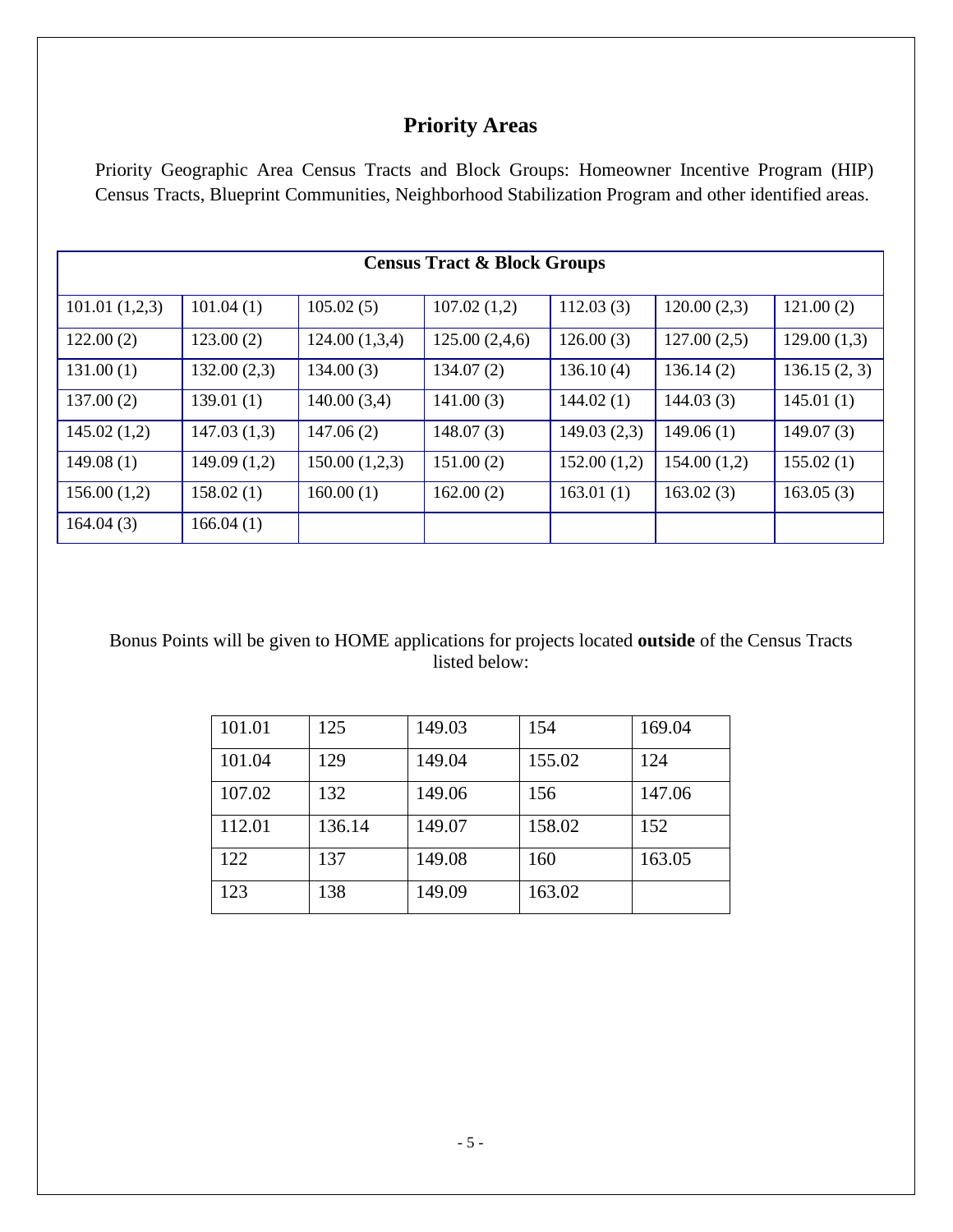## **Consolidated Plan Goals**

|                         | <b>Priority: Increase Supply of Affordable Housing</b> |                                                                                            |  |  |  |
|-------------------------|--------------------------------------------------------|--------------------------------------------------------------------------------------------|--|--|--|
| $\mathbf{1}$            | <b>Goal Name</b>                                       | <b>Increase Affordable Rental Housing</b>                                                  |  |  |  |
|                         | Goal                                                   | Fund activities that expand the supply and improve the condition of housing affordable     |  |  |  |
|                         | <b>Description</b>                                     | to lower income households. Fund activities that leverage other public and private         |  |  |  |
|                         |                                                        | resources such as Low-Income Housing Tax Credit Projects. Support incentives to            |  |  |  |
|                         |                                                        | increase permanent affordable multifamily rental housing as well as direct assistance to   |  |  |  |
|                         |                                                        | low-income households.                                                                     |  |  |  |
| $\overline{2}$          | <b>Goal Name</b>                                       | <b>Increase Homeownership</b>                                                              |  |  |  |
|                         | Goal                                                   | Increase the supply of decent, affordable housing and/or accessible for-sale housing       |  |  |  |
|                         | <b>Description</b>                                     | opportunities available for the County's lowest-income households; provide down            |  |  |  |
|                         |                                                        | payment assistance; and facilitate increased homeownership opportunities for LMI           |  |  |  |
|                         |                                                        | families.                                                                                  |  |  |  |
| $\overline{\mathbf{3}}$ | <b>Goal Name</b>                                       | <b>Housing Rehabilitation</b>                                                              |  |  |  |
|                         | Goal                                                   | Extend the useful life of existing affordable housing through weatherization, repair, and  |  |  |  |
|                         | <b>Description</b>                                     | rehabilitation programs. Rehabilitate substandard housing units and support households     |  |  |  |
|                         |                                                        | who own their own home but who are unable to make repairs necessary for critical           |  |  |  |
|                         |                                                        | upkeep and value retention.                                                                |  |  |  |
|                         |                                                        | <b>Priority: Decrease Homelessness</b>                                                     |  |  |  |
| $\overline{\mathbf{4}}$ | <b>Goal Name</b>                                       | Provide housing and services to the homeless or at risk of homelessness                    |  |  |  |
|                         | Goal                                                   | Provide funds to support shelter operations, transitional housing for special populations, |  |  |  |
|                         | <b>Description</b>                                     | rapid rehousing, coordinated entry, homeless diversion and homeless prevention             |  |  |  |
|                         |                                                        | programs. Provide funding to activities aligned with and meet goals outlined in the        |  |  |  |
|                         |                                                        | Delaware Continuum of Care Action Plan.                                                    |  |  |  |
|                         |                                                        | <b>Priority: Public Facilities and Infrastructure Improvements</b>                         |  |  |  |
| 5                       | <b>Goal Name</b>                                       | <b>Improve public infrastructure</b>                                                       |  |  |  |
|                         | Goal                                                   | Fund water/sewer projects, drainage projects, sidewalks, street improvements, and solid    |  |  |  |
|                         | <b>Description</b>                                     | waste disposal projects in coordination with affordable housing developments.              |  |  |  |
|                         | <b>Priority: Public Services</b>                       |                                                                                            |  |  |  |
| 6                       | <b>Goal Name</b>                                       | Provide public services to low and moderate-income households as well as person            |  |  |  |
|                         |                                                        | with special needs.                                                                        |  |  |  |
|                         | Goal                                                   | Promote public services activities for seniors, persons with disabilities, at risk youth,  |  |  |  |
|                         | <b>Description</b>                                     | victims of domestic violence, ex-offenders, substance use and mental health services,      |  |  |  |
|                         |                                                        | non-homeless special needs and employment training.                                        |  |  |  |
|                         |                                                        | <b>Priority: Planning and Administration and Fair Housing</b>                              |  |  |  |
| 7                       | <b>Goal Name</b>                                       | Provide quality oversight and administration of federal programs.                          |  |  |  |
|                         | Goal                                                   | Planning and administrative activities to efficiently and successfully manage the CDBG     |  |  |  |
|                         | <b>Description</b>                                     | and HOME program.                                                                          |  |  |  |
| 8                       | <b>Goal Name</b>                                       | <b>Further Fair Housing</b>                                                                |  |  |  |
|                         | Goal                                                   | Education and outreach to the public, real estate professionals, landlords, and property   |  |  |  |
|                         | <b>Description</b>                                     | managers regarding fair housing laws and activities related to the Analysis of             |  |  |  |
|                         |                                                        | Impediments to Fair Housing Choice and other plans and documents.                          |  |  |  |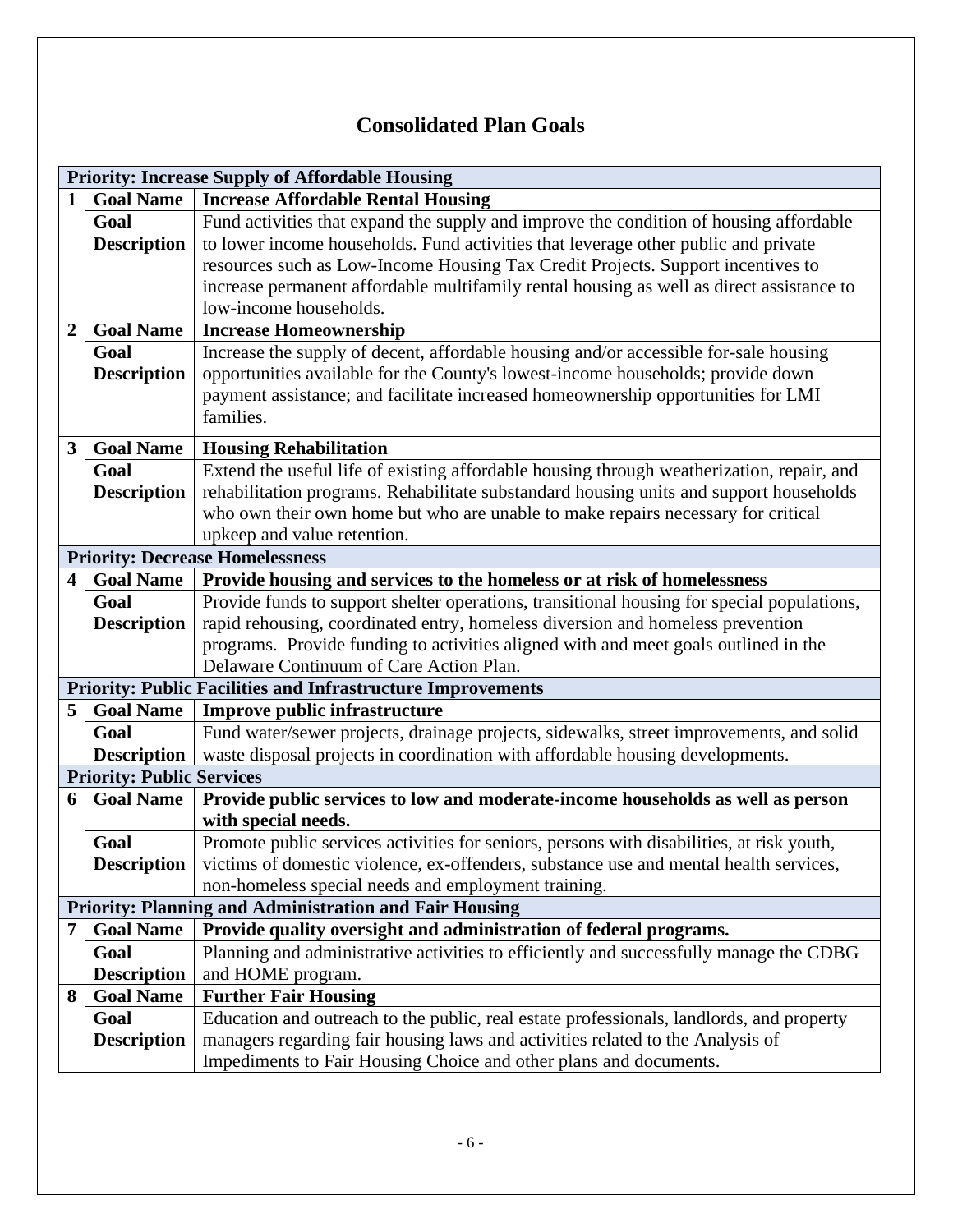### **Beneficiaries - Number to be served**

#### **ELIGIBLE POPULATIONS**

Housing and community development programs funded by New Castle County benefit households or persons the majority of whom earn less than 80% of U.S. median income. In general, all beneficiaries of housing programs must be income-eligible. For non-housing activities, a rule of thumb is that more than 51% of beneficiaries must be income-eligible. When estimating the number of persons or households to be served, please indicate County residents who **DO NOT** reside within the city limits of Wilmington and Newark.

Proposed and actual beneficiary data is reported to HUD and results are reviewed by NCC staff to determine project progress and create performance measures.

Number of New Castle County persons or households **(outside of City of Wilmington & City of Newark)** with incomes below 80% of Median Income expected to benefit from the project:

Beneficiaries (if granted *full* request): \_\_\_\_\_\_\_\_\_\_\_\_\_\_\_\_\_\_\_

Beneficiaries (if granted *partial* request): \_\_\_\_\_\_\_\_\_\_\_\_\_\_\_\_\_\_

# **NEW CASTLE COUNTY COMMUNITY SERVICES INCOME GUIDELINES Effective June 1, 2021**

### **HUD CDBG FY 21 Income Limits**

Source: HUD Exchange

| Number in<br><b>Household</b> | Less than 30% of<br><b>Median Income</b><br><b>Extremely Low</b> | Less than 50% of<br><b>Median Income</b><br>Very Low | Less than 80% of<br><b>Median Income</b><br>Low/Moderate |
|-------------------------------|------------------------------------------------------------------|------------------------------------------------------|----------------------------------------------------------|
| 1                             | \$19,850                                                         | \$33,100                                             | \$52,950                                                 |
| $\overline{2}$                | \$22,700                                                         | \$37,800                                             | \$60,500                                                 |
| 3                             | \$25,550                                                         | \$42,550                                             | \$68,050                                                 |
| $\overline{4}$                | \$28,350                                                         | \$47,250                                             | \$75,600                                                 |
| 5                             | \$30,650                                                         | \$51,050                                             | \$81,650                                                 |
| 6                             | \$32,900                                                         | \$54,850                                             | \$87,700                                                 |
| 7                             | \$35,200                                                         | \$58,600                                             | \$93,750                                                 |
| 8                             | \$37,450                                                         | \$62,400                                             | \$99,800                                                 |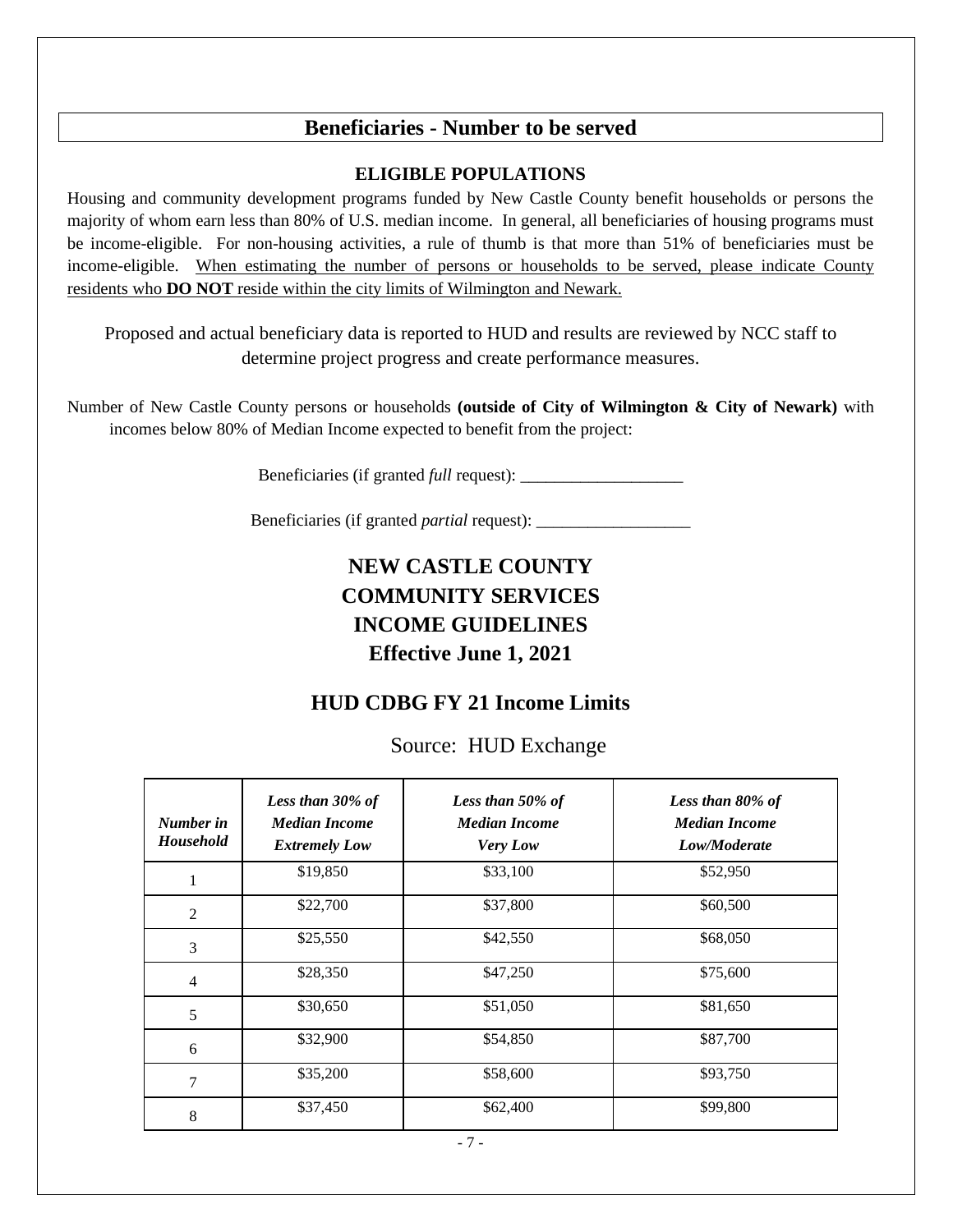### **Funding Sources**

All funding comes from HUD, the U.S. Department of Housing and Urban Development. [www.hud.gov](http://www.hud.gov/)

### **Community Development Block Grant (CDBG) Catalog of Domestic Assistance (CFDA) #14.218**

CDBG funds may be used for a wide variety of housing, public facilities, and public service programs. In a typical program year, New Castle County awards approximately \$300,000 to sub-recipient agencies.

For a more complete description of CDBG, consult with the Department of Community Services with questions or visit [www.ecfr.gov](http://www.ecfr.gov/) to access Housing and Urban Development (HUD's) section of the Code of Federal Regulations (CFR), Title 24.

Visit [https://www.hud.gov/program\\_offices/comm\\_planning/communitydevelopment/programs](https://www.hud.gov/program_offices/comm_planning/communitydevelopment/programs) for information concerning the CDBG program.

### **HOME Investment Partnerships Program (HOME) Catalog of Domestic Assistance (CFDA) #14.247**

HOME funds are reserved for a variety of housing activities. Unlike CDBG, HOME may be used for new housing construction. Approximately \$180,000 in HOME funds annually is reserved for HUD-approved Community Housing Development Organizations (CHDOs).

Approved CHDOs in New Castle County are Appoquinimink Development Corporation, Connections Development Corporation, Hayman House, Interfaith Housing, Inc., New Knollwood Civic Association, Our Youth Inc., Sacred Heart Housing, and SBM Housing.

To qualify as a CHDO, an organization must be a private non-profit organization with IRS 501[c] (3) status. CHDOs must reserve at least one-third of its Board of Directors for residents of low-income neighborhoods and must have a history of serving the community in which HOME funds are used. CHDOs may be sponsored or created by a for-profit entity, but the for-profit entity may not be a housing developer and, in general, the CHDO must be the controlling entity in any partnership with a for-profit organization. To pursue CHDO status with New Castle County, or for more information, contact Vincent Garlick at 395- 5673 [\(Vincent.Garlick@newcastlede.gov\)](mailto:Vincent.Garlick@newcastlede.gov).

Visit [https://www.hud.gov/program\\_offices/comm\\_planning/affordablehousing/programs/home/](https://www.hud.gov/program_offices/comm_planning/affordablehousing/programs/home/) for information concerning the HOME program.

### **Emergency Solutions Grants (ESG)**

### **Catalog of Domestic Assistance (CFDA) #14.231**

ESG funds are reserved for services for homeless persons. Funds may be used for shelter essential services or operating expenses, data collection, and Rapid Re-Housing programs. There is a different application for ESG funding opportunities. Please note: Incorrect applications will not be accepted.

Visit<https://www.hud.gov/hudprograms/esg> for information concerning the ESG program.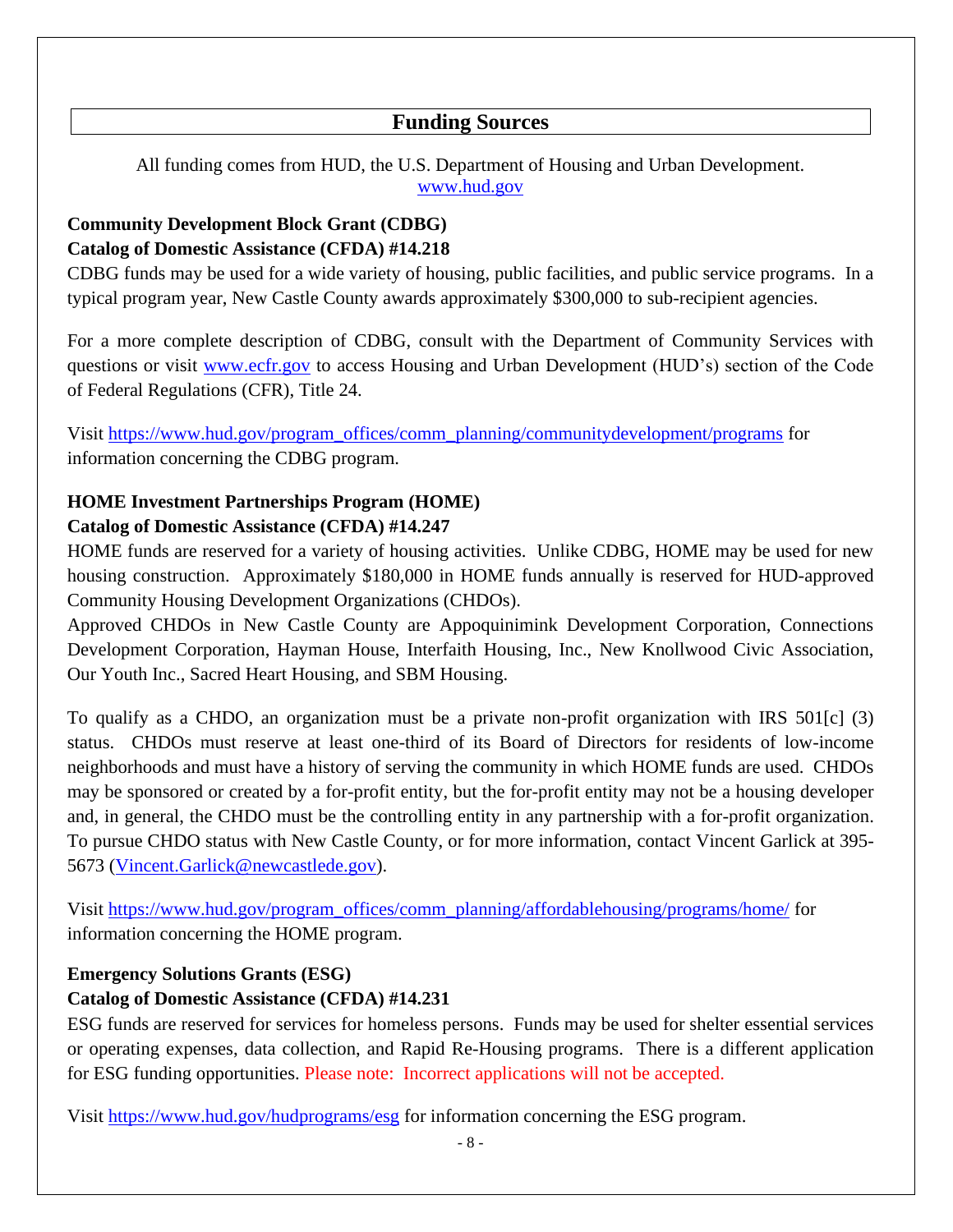# **Checklist of Submission Requirements**

| For your proposal to be considered, you must include all the requested information below, if applicable.<br>Failure to provide all information will result in the rejection of your proposal.                                                                                                                                                                                                                                                                                                        |
|------------------------------------------------------------------------------------------------------------------------------------------------------------------------------------------------------------------------------------------------------------------------------------------------------------------------------------------------------------------------------------------------------------------------------------------------------------------------------------------------------|
| Use the Checklist below to ensure completion of your application.                                                                                                                                                                                                                                                                                                                                                                                                                                    |
| 1. Application Cover Sheet                                                                                                                                                                                                                                                                                                                                                                                                                                                                           |
| Budget Worksheet & Proof of all Funding Sources Outlined<br>2.                                                                                                                                                                                                                                                                                                                                                                                                                                       |
| Resolution(s) from Board of Directors or Governing Body<br>3.                                                                                                                                                                                                                                                                                                                                                                                                                                        |
| IRS Request for Taxpayer Identification W-9 Form<br>(https://www.irs.gov/pub/irs-<br>4.<br>pdf/fw9.pdf)<br>Requestor's name and address is New Castle County, 77 Reads Way, New Castle, DE<br>19720                                                                                                                                                                                                                                                                                                  |
| IRS Letter acknowledging designation as a $501(c)$ (3) Corporation<br>5.                                                                                                                                                                                                                                                                                                                                                                                                                             |
| Type of Project<br>6.                                                                                                                                                                                                                                                                                                                                                                                                                                                                                |
| 7. Program Description                                                                                                                                                                                                                                                                                                                                                                                                                                                                               |
| 8. Beneficiaries including a specific number of clients served                                                                                                                                                                                                                                                                                                                                                                                                                                       |
| 9. Certificate of Incorporation if not a local government.                                                                                                                                                                                                                                                                                                                                                                                                                                           |
| 10. List of Board members and Officers if a non-profit agency                                                                                                                                                                                                                                                                                                                                                                                                                                        |
| 11. Copy of most recent Program Specific Audit, Independent or Single Audit<br>(whichever is applicable), yearly financial statements $\&$ internal accounting procedures.<br>Single audit required if agency has expended \$750,000 or more of federal funds in their<br>first fiscal year after December 26, 2014. Prior to that, the threshold was \$500,000<br>annually. A single audit is an audit which includes both the entity's financial<br>statements and the Federal Award descriptions. |
| 12. Copy of valid insurance documents.                                                                                                                                                                                                                                                                                                                                                                                                                                                               |
| 13. HOME - visit the following link to access the following HOME sheets.<br>Website: www.nccde.org/1290/HOME                                                                                                                                                                                                                                                                                                                                                                                         |
| <b>Checklist for Federal Regulations</b>                                                                                                                                                                                                                                                                                                                                                                                                                                                             |

- Annual Operating Budget
- Development Budget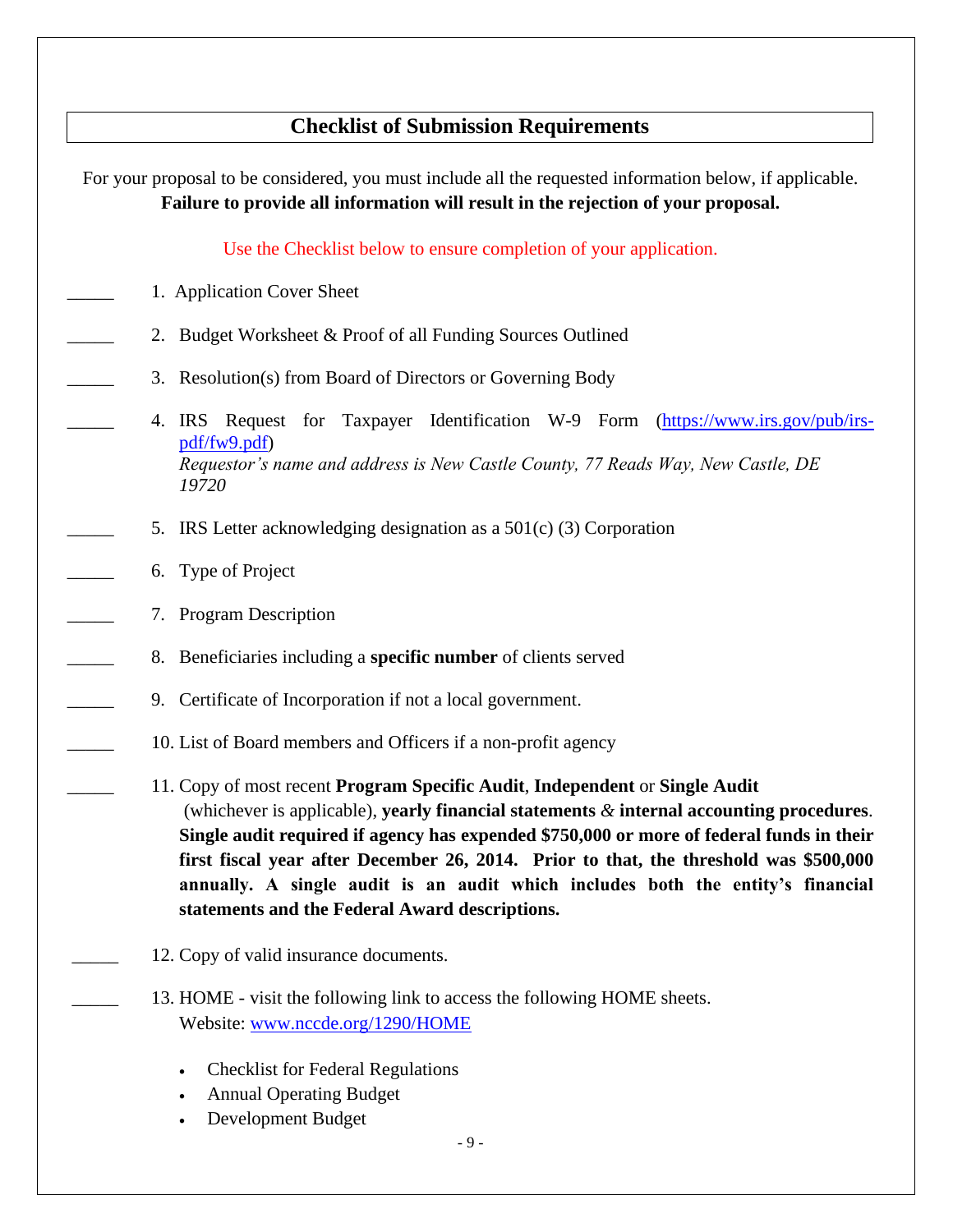- Construction Scope of Work
- Site and Neighborhood Standards Certification
- 14. Copy of DUNS number <http://fedgov.dnb.com/webform>  $\&$  evidence that your agency does not have Active Exclusions in the System for Award Management (SAM) database [https://www.fws.gov/northeast/refuges/agreements/Documents/SAM\\_Exclusions\\_how\\_do\\_i\\_](https://urldefense.com/v3/__https:/www.fws.gov/northeast/refuges/agreements/Documents/SAM_Exclusions_how_do_i_search_exclusions.pdf__;!!PwYEOvDHqczHRoU!BVGaBUJMlKqv0BSCzP_wIChapTD5Qz4-d0wnKnc-I9zFQJz3Kj3gL49VcsWvxX-ErZrrQ8PZng$) [search\\_exclusions.pdf](https://urldefense.com/v3/__https:/www.fws.gov/northeast/refuges/agreements/Documents/SAM_Exclusions_how_do_i_search_exclusions.pdf__;!!PwYEOvDHqczHRoU!BVGaBUJMlKqv0BSCzP_wIChapTD5Qz4-d0wnKnc-I9zFQJz3Kj3gL49VcsWvxX-ErZrrQ8PZng$) (PLEASE PRINT AND ATTACH SCREEN SHOWING THERE ARE **NO ACTIVE EXCLUSIONS** AND **INCLUDE WITH APPLICATION**).
- 15. If your proposal involves construction, it must include construction plans, specifications and itemized cost estimates from at least one contractor.
- 16. If claiming a Low-Mod Geographic Area Benefit: You must attach applicable maps of service area confirming it is zoned a residential district.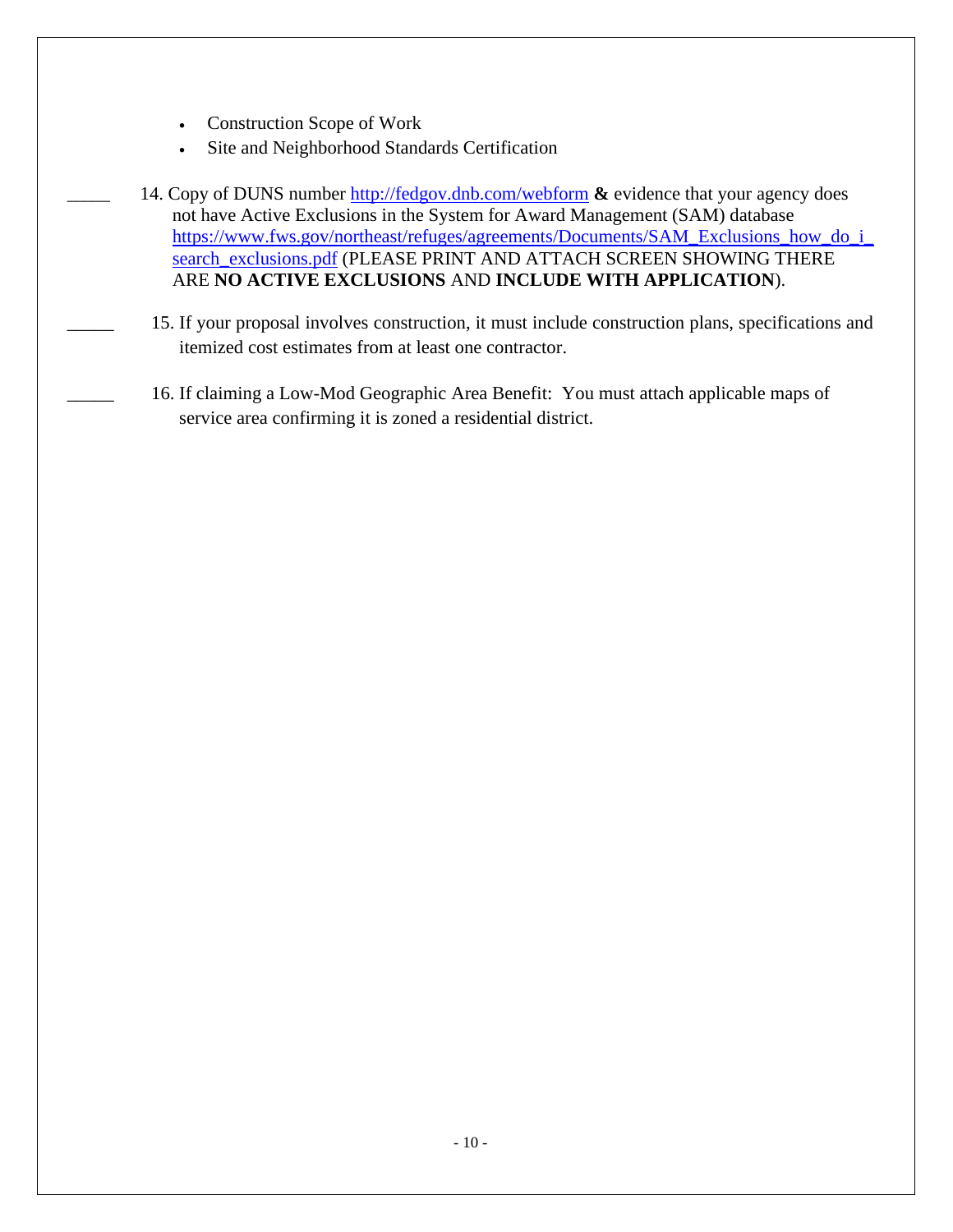# **Application Cover Sheet**

### Attach additional sheets if necessary

| <b>Agency Name</b>                                                                          |                                   |                                  |
|---------------------------------------------------------------------------------------------|-----------------------------------|----------------------------------|
| Federal ID#                                                                                 |                                   | DUNS#                            |
| Address                                                                                     |                                   |                                  |
| Telephone                                                                                   | $\left($<br>$\mathcal{E}$         | Fax<br>$\mathcal{E}$<br>€        |
| <b>Executive Director</b><br>Name & Email<br>Address                                        |                                   |                                  |
| <b>Contact Person for</b><br>Application                                                    |                                   |                                  |
| <b>Email of Contact</b><br>Person                                                           |                                   |                                  |
| Telephone of Contact<br>Person                                                              | $\overline{(\ }$<br>$\mathcal{E}$ | Fax<br>$\left($<br>$\mathcal{E}$ |
| Years in Operation                                                                          |                                   |                                  |
| <b>Total Agency</b><br><b>Operating Budget</b>                                              |                                   |                                  |
| <b>Total Project Cost</b>                                                                   |                                   | Amount of<br>Request             |
| Project Title                                                                               |                                   |                                  |
| Project "Site" Address                                                                      |                                   |                                  |
| Project Contact<br>Name, Telephone #<br>& Email Address<br><b>Anticipated Start</b><br>Date |                                   |                                  |
| Anticipated<br><b>Completion Date</b>                                                       |                                   |                                  |

 $\overline{\phantom{a}}$  , and the contribution of the contribution of the contribution of the contribution of the contribution of the contribution of the contribution of the contribution of the contribution of the contribution of the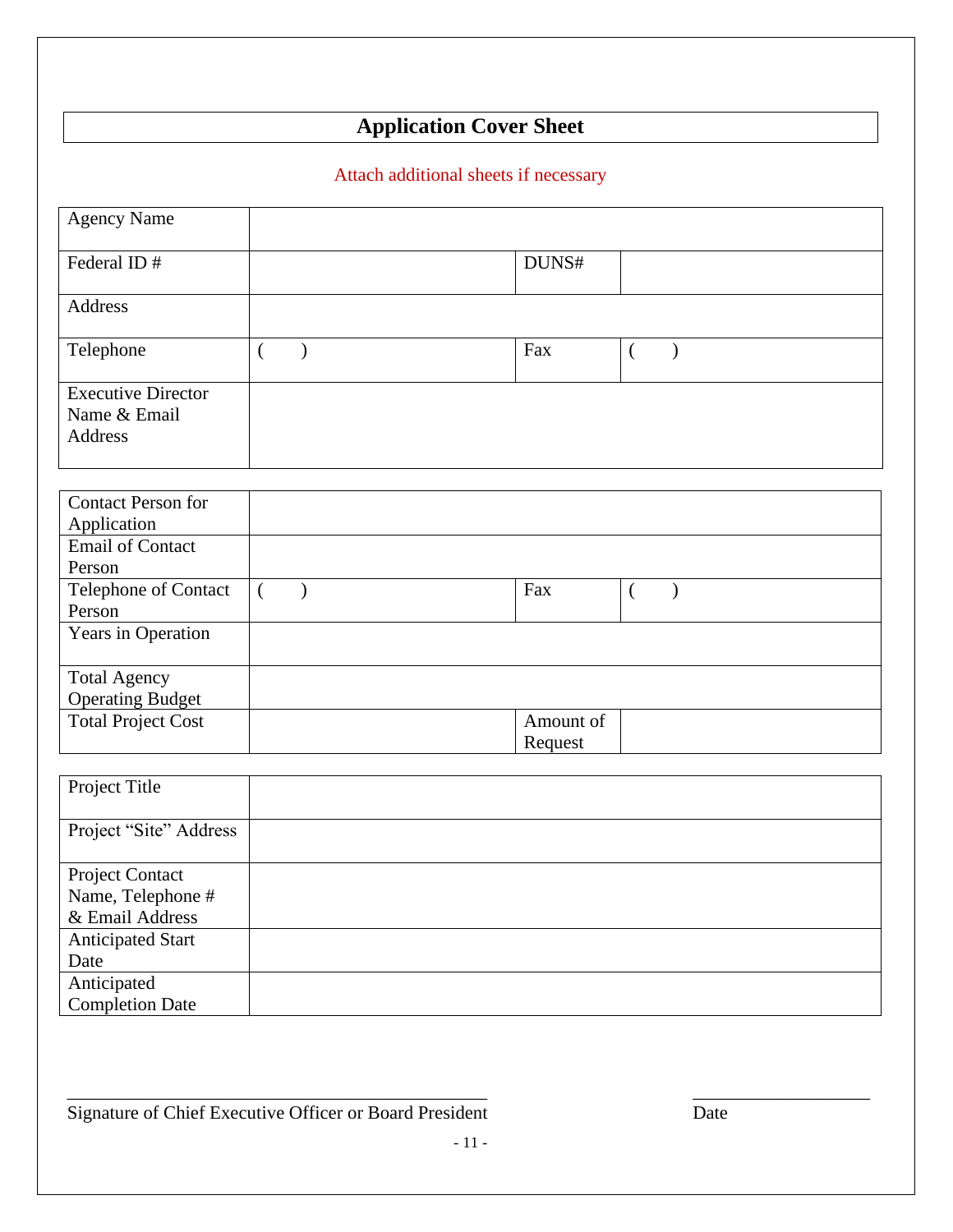### **Budget Worksheet**

| Please complete one Budget Worksheet for each proposal. Attach additional pages, as needed.<br>Please be sure to describe all other funding sources.                   |                                                         |                                                                                            |                     |  |
|------------------------------------------------------------------------------------------------------------------------------------------------------------------------|---------------------------------------------------------|--------------------------------------------------------------------------------------------|---------------------|--|
| <b>Agency Name:</b>                                                                                                                                                    |                                                         | <b>Project Title:</b>                                                                      |                     |  |
| Eligible CDBG or<br><b>HOME</b> Item<br>(i.e. salaries, rent,<br>scholarships, etc.)                                                                                   | <b>Funding Request from</b><br><b>New Castle County</b> | * Funding Sources<br>other than New Castle<br>County<br>List in detail in section<br>below | <b>Total Budget</b> |  |
| 1.                                                                                                                                                                     | \$                                                      | \$                                                                                         | \$                  |  |
| 2.                                                                                                                                                                     | \$                                                      | \$                                                                                         | \$                  |  |
| 3.                                                                                                                                                                     | \$                                                      | \$                                                                                         | \$                  |  |
| Total                                                                                                                                                                  | \$                                                      | \$                                                                                         | \$                  |  |
| * Funding Sources other than New Castle County<br><u>is a second in the second in the second in the second in the second in the second in the second in the second</u> |                                                         |                                                                                            |                     |  |

**Provide a complete detail of all funding sources other than New Castle County, names of sources, amounts and effective dates and attach proof (award letters, email confirmations, copy of check, etc):**

Identify each staff position included in any salary lines above: list the **employee name, title of the position, annual salary,** and **hourly wage**.

The salary **must** be for an employee who will provide direct client services. Please provide a detailed description of the duties included in this position and how they will directly service clients.

What percentage of salary position(s) is requested from New Castle County?

Attach additional sheets if necessary.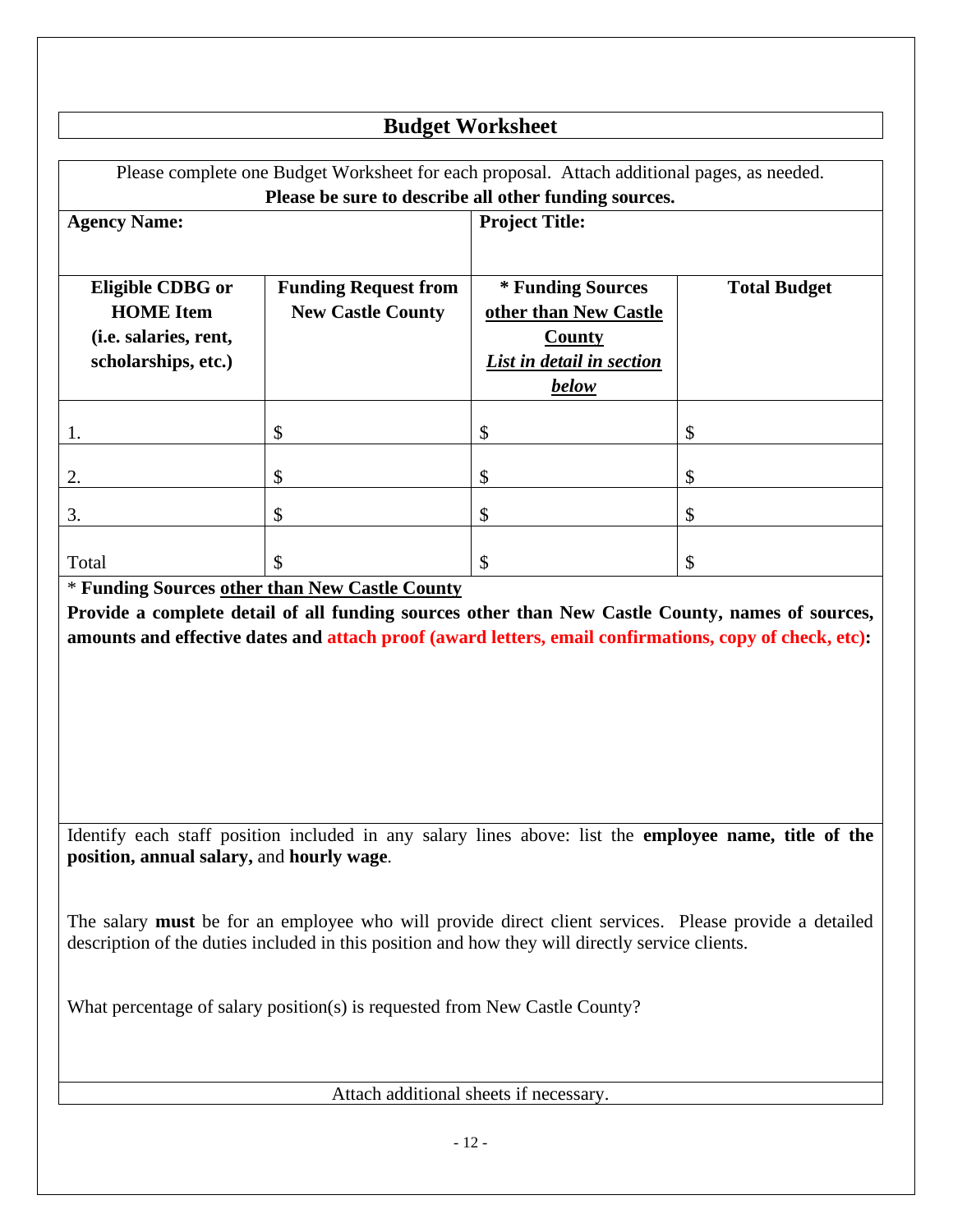### **SAMPLE RESOLUTION To be submitted on agency letterhead**

Non-profit agencies and local governments must submit a resolution from the governing body authorizing the proposed activity and authorizing the submission of the request for CDBG or HOME funding. The following language may be used for meeting the requirements of applying for funds from the New Castle County Department of Community Services.

| At a meeting held on the following date | the Executive Committee / |
|-----------------------------------------|---------------------------|
| Board of Directors of this agency       | passed the following      |
| $resolution(s)$ :                       |                           |

#### **Mandatory**

The Board of Directors authorizes the application for and use of funds from the New Castle County Department of Community Services for activities described in the proposal entitled:

\_\_\_\_\_\_\_\_\_\_\_\_\_\_\_\_\_\_\_\_\_\_\_\_\_\_\_\_\_\_\_\_\_\_\_\_\_\_\_\_\_\_\_\_\_\_\_\_\_\_\_\_\_\_\_\_\_\_\_\_\_\_\_\_\_\_\_\_\_\_\_\_\_\_\_\_\_

#### **Mandatory**

The Board of Directors certifies that, if awarded funds by the New Castle County Department of Community Services, the agency \_\_\_\_\_\_\_\_\_\_\_\_\_\_\_\_\_\_\_\_\_\_\_\_\_\_\_\_\_\_\_\_\_\_\_\_\_\_\_\_ shall implement the activities in a manner to ensure compliance with all applicable federal and local laws and regulations.

#### **For Programs Providing Family Violence Prevention/ Treatment Services**

The Board of Directors attests that the agency has a policy which ensures the confidentiality of records pertaining to any individual provided family violence prevention or treatment services.

#### **For Shelter Providers**

The Board of Directors certifies that the agency administers a policy to ensure that homeless facilities are free from the illegal use, possession or distribution of drugs or alcohol by its beneficiaries.

Signature of Board President **Date** Date Date **Date** 

\_\_\_\_\_\_\_\_\_\_\_\_\_\_\_\_\_\_\_\_\_\_\_\_\_\_\_\_\_\_\_\_\_\_\_\_\_\_ \_\_\_\_\_\_\_\_\_\_\_\_\_\_\_\_\_\_\_\_\_\_\_\_\_\_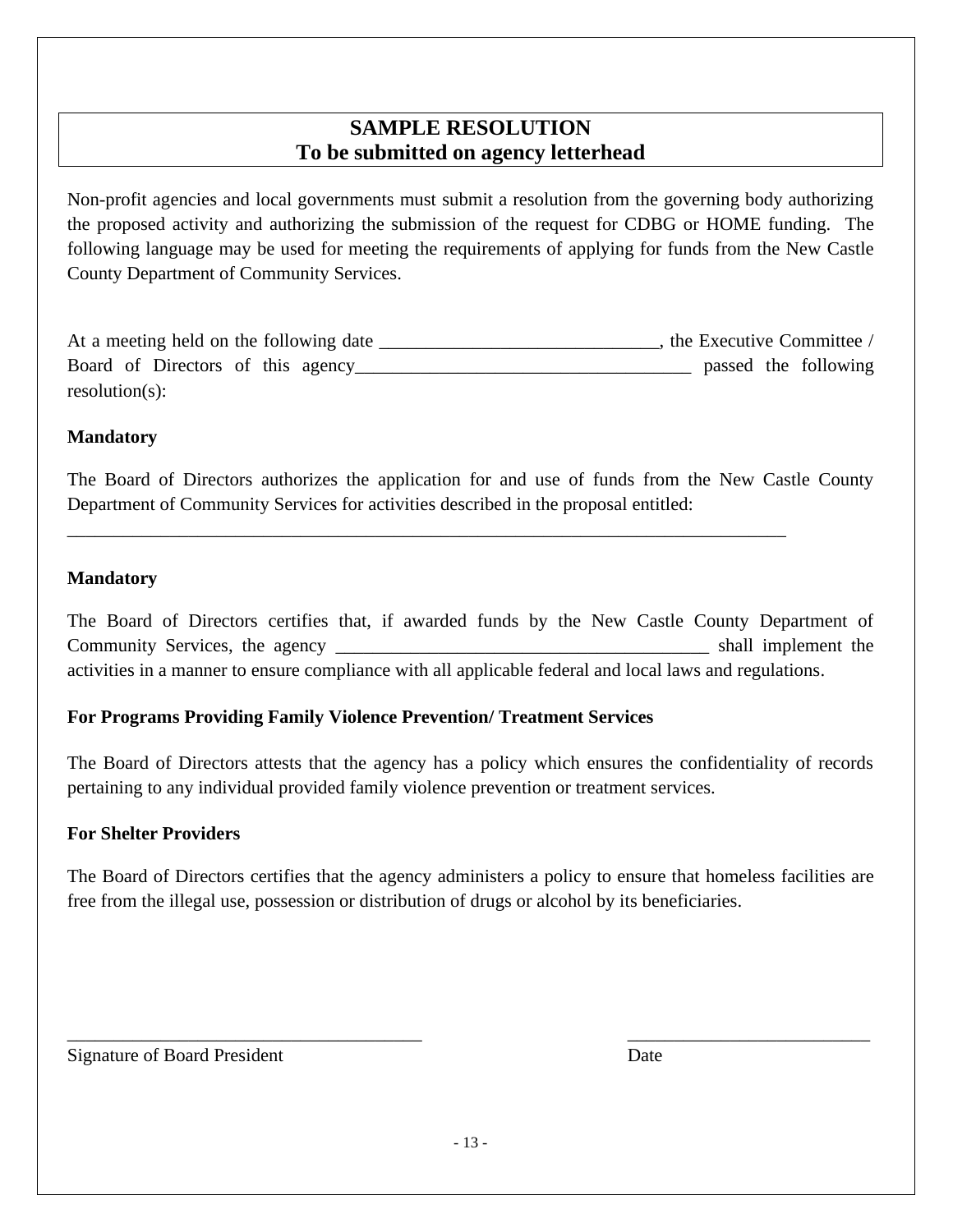# **Type of Project**

|    | Please visit www.nccde.org/1091/Federal-Funding-Opportunities for a listing of the CBDG Matrix Codes<br>and Definitions. |                                             |  |
|----|--------------------------------------------------------------------------------------------------------------------------|---------------------------------------------|--|
| 1. | Acquisition by purchase, lease or otherwise real property for public use.                                                |                                             |  |
| 2. | Housing Construction (HOME) – Acquisition or Rehabilitation of Single-Family or Multi-<br>family Housing.                |                                             |  |
|    | Circle the ONE that best illustrates your project.                                                                       |                                             |  |
|    | 12 - Construction of Housing                                                                                             | 14G - Rehab: Acquisition                    |  |
|    | 13 - Direct Homeownership Assistance                                                                                     | 14H - Rehab: Administration                 |  |
|    | 14A - Rehab: Single-Unit Residential                                                                                     | 14I - Lead-Based Paint/ Lead Hazards        |  |
|    | 14B - Rehab: Multi-Unit Residential                                                                                      | 14J - Housing Services                      |  |
|    | Testing/Abatement                                                                                                        | 16A - Residential Historic Preservation     |  |
|    | 14C - Rehab: Public Housing Modernization                                                                                | <b>Residential Buildings</b>                |  |
|    | 14D - Rehab: Other Publicly Owned                                                                                        | 19E - Operation/ Repair of Foreclosed       |  |
|    | 14F - Rehab: Energy Efficiency Improvements                                                                              |                                             |  |
|    | Property                                                                                                                 |                                             |  |
| 3. | CDBG Public Facilities and Improvements: Construction, rehabilitation, installations                                     |                                             |  |
|    | Circle the ONE CDBG Matrix Code that best illustrates your project.                                                      |                                             |  |
|    | 03A - Senior Centers                                                                                                     | 03K - Street Improvements                   |  |
|    | 03B - Handicapped Centers                                                                                                | 03L - Sidewalks                             |  |
|    | 03C - Homeless Facilities (not operating costs)                                                                          | 03M - Child Care Centers                    |  |
|    | 03D - Youth Centers                                                                                                      | 03N - Tree Planting                         |  |
|    | 03E - Neighborhood Facilities                                                                                            | 03O - Fire Stations/ Equipment              |  |
|    | 03F - Parks, Recreational Facilities Children                                                                            | 03P - Health Facilities                     |  |
|    | 03G - Parking Facilities                                                                                                 | 03Q - Facilities for Abused & Neglected     |  |
|    | 03H - Solid Waste Disposal Improvements                                                                                  | 03R - Asbestos Removal                      |  |
|    | 03I - Flood Drainage Improvements operating 03S - Facilities for AIDS Patients (not                                      | operating costs)                            |  |
|    | 03J -Water/ Sewer Improvements                                                                                           | 03Z - Other Public Facilities/ Improvements |  |
| 4. | Clearance activities, including demolition and removal of buildings.                                                     |                                             |  |
| 5. | <b>CDBG</b> Public Services:                                                                                             |                                             |  |
|    | Circle the ONE CDBG Matrix Code that best illustrates your project.                                                      |                                             |  |
|    | 03T - Operating Costs of Homeless/AIDS                                                                                   | 05M - Health Services                       |  |
|    | 05A - Senior Services                                                                                                    | 05N -Services for Abused & Neglected        |  |
|    | 05B - Handicapped Services                                                                                               | 05O - Mental Health Services                |  |
|    | 05C - Legal Services                                                                                                     | 05P - Screening for Lead Poisoning          |  |
|    | $-14-$                                                                                                                   |                                             |  |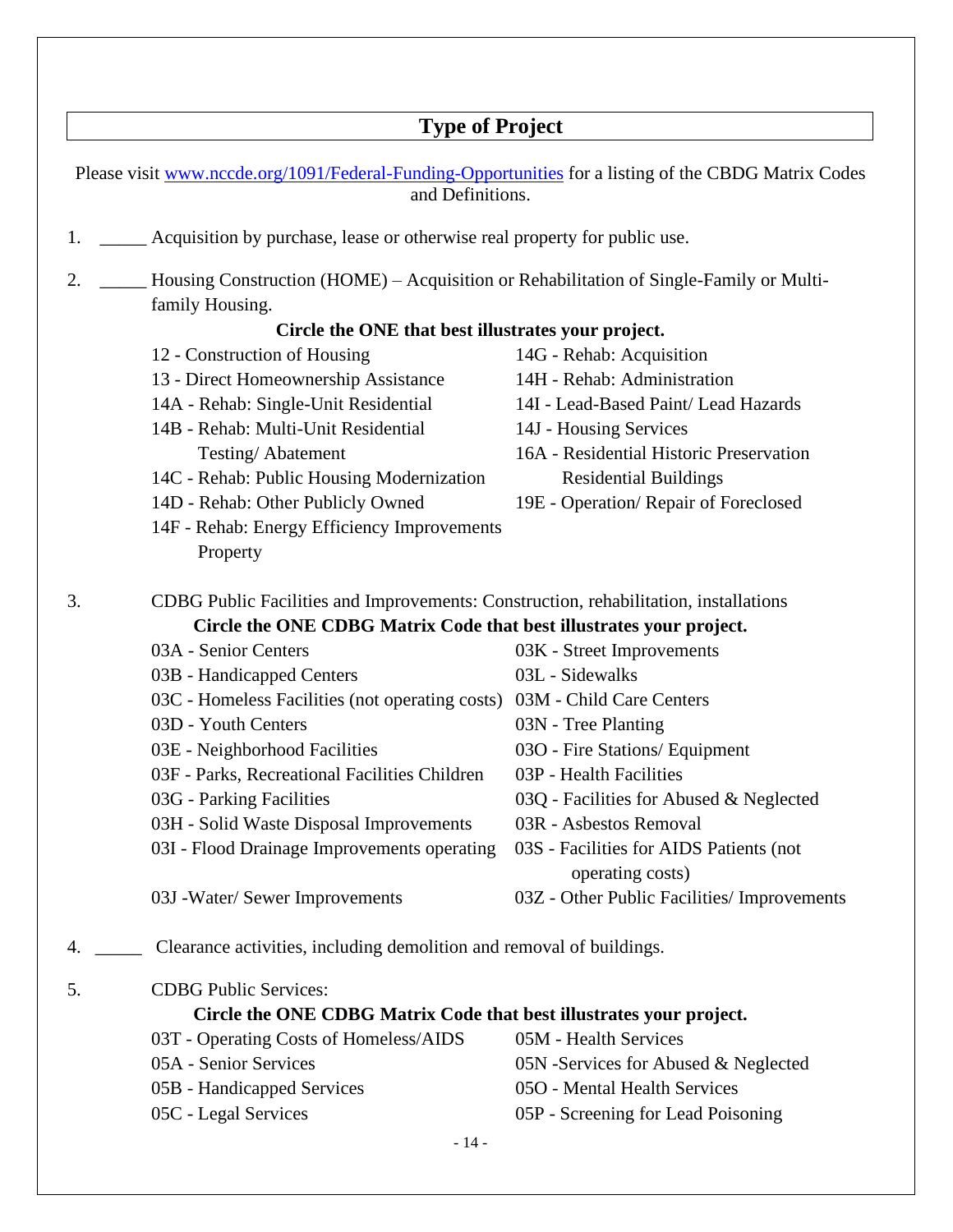|     | 05D - Youth Services                                                                     | 05Q - Subsistence Payments (Homeless                                            |  |  |  |
|-----|------------------------------------------------------------------------------------------|---------------------------------------------------------------------------------|--|--|--|
|     | 05E - Transportation Services                                                            | Prevention)                                                                     |  |  |  |
|     | 05F - Substance Abuse Services                                                           | 05R - Homeownership Assistance (not                                             |  |  |  |
|     | 05G - Services for Battered and Abused Spouse                                            | direct)                                                                         |  |  |  |
|     | 05H - Employment Training                                                                | 05S - Rental Housing Subsidies                                                  |  |  |  |
|     | 05I - Crime Awareness/Prevention                                                         | 05T - Security Deposits                                                         |  |  |  |
|     | 05J - Fair Housing Activities                                                            | 05U - Housing Counseling                                                        |  |  |  |
|     | 05K - Tenant/Landlord Counseling Patients                                                | 05V - Neighborhood Cleanups                                                     |  |  |  |
|     | Programs                                                                                 | 05W - Food Banks                                                                |  |  |  |
|     | 05L - Child Care Services                                                                | 05Z - Other Public Services                                                     |  |  |  |
| 6.  | Rehabilitation Activities - Residential and Commercial:                                  |                                                                                 |  |  |  |
|     | Single-family residential for owner-occupancy                                            |                                                                                 |  |  |  |
|     | Multi-family rental housing<br>$\frac{1}{1}$                                             |                                                                                 |  |  |  |
|     | Code enforcement in areas undergoing other public improvements                           |                                                                                 |  |  |  |
|     | Historic preservation<br>$\overline{\phantom{a}}$                                        |                                                                                 |  |  |  |
|     | Lead-based paint/ hazards                                                                |                                                                                 |  |  |  |
|     | ____ Energy efficiency improvements                                                      |                                                                                 |  |  |  |
|     | _____ Acquisition of property for housing                                                |                                                                                 |  |  |  |
|     | ____ Rehabilitation to publicly or privately owned commercial or industrial buildings    |                                                                                 |  |  |  |
|     | (limited to exterior and code violation)                                                 |                                                                                 |  |  |  |
| 7.  | Micro enterprise assistance:                                                             |                                                                                 |  |  |  |
|     | Funding for the establishment, stabilization and expansion of micro enterprises          |                                                                                 |  |  |  |
|     | Technical assistance, advice and business support services to persons owning or          |                                                                                 |  |  |  |
|     | developing micro enterprises                                                             |                                                                                 |  |  |  |
| 8.  | Special economic development activities by public, private or non-profit organizations:  |                                                                                 |  |  |  |
|     | Acquisition, construction, reconstruction, rehabilitation or installation of commercial  |                                                                                 |  |  |  |
|     | or industrial buildings                                                                  |                                                                                 |  |  |  |
|     | Provision of assistance to a private for-profit business                                 |                                                                                 |  |  |  |
|     | Marketing or outreach services in connection with above activities                       |                                                                                 |  |  |  |
|     |                                                                                          |                                                                                 |  |  |  |
| 9.  |                                                                                          | Direct homeownership assistance designed to facilitate and expand homeownership |  |  |  |
| 10. | Homeless assistance:                                                                     |                                                                                 |  |  |  |
|     | Renovations, conversions or rehabilitation of buildings for use as homeless shelters     |                                                                                 |  |  |  |
|     | <b>Example 2</b> Provision of essential services, such as case management                |                                                                                 |  |  |  |
|     | <b>Example 1</b> Payment of maintenance, operation, insurance, utilities and furnishings |                                                                                 |  |  |  |
|     | ______ Homeless prevention activities, such as short-term rent or utility subsidies or   |                                                                                 |  |  |  |
|     | landlord-tenant mediation                                                                |                                                                                 |  |  |  |
|     |                                                                                          |                                                                                 |  |  |  |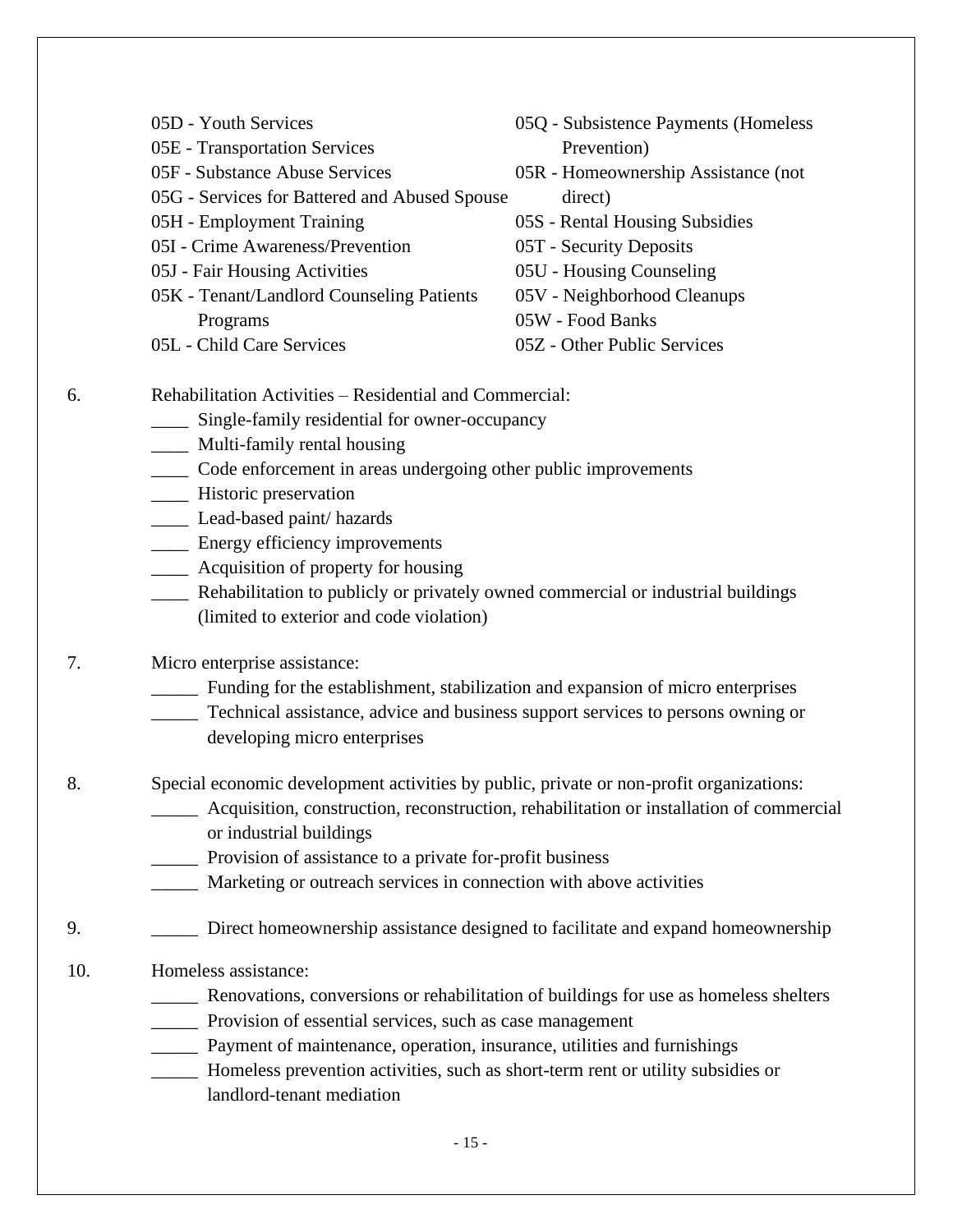#### 11. Other: \_\_\_\_\_\_\_\_\_\_\_\_\_\_\_\_\_\_\_\_\_\_\_\_\_\_\_\_\_\_\_\_\_\_\_\_\_\_\_\_\_\_\_\_\_\_\_\_\_\_\_\_\_\_\_\_\_\_\_\_\_\_\_\_\_\_\_\_\_\_

The following activities are allowable only following consultation with the Department of Community Services, **prior** to application for funding.

- Interim assistance to allow immediate public action limited to the amount needed to arrest deterioration and alleviate harmful conditions: repair of streets, sidewalks, parks, playgrounds, public buildings and utilities, and special trash removal.
- Disposition of real property acquired with CDBG funds.
- Payment of local matching funds required to obtain other grants in support of the community development program.
- Relocation payments and other assistance. Loss of rental income payments to landlord in relation to relocation activities.
- Privately owned utilities.
- Special activities by Community Based Development Organizations (CBDO) to carry out neighborhood revitalization, community economic development, or energy conservation in conformance with 24 CFR 570.204.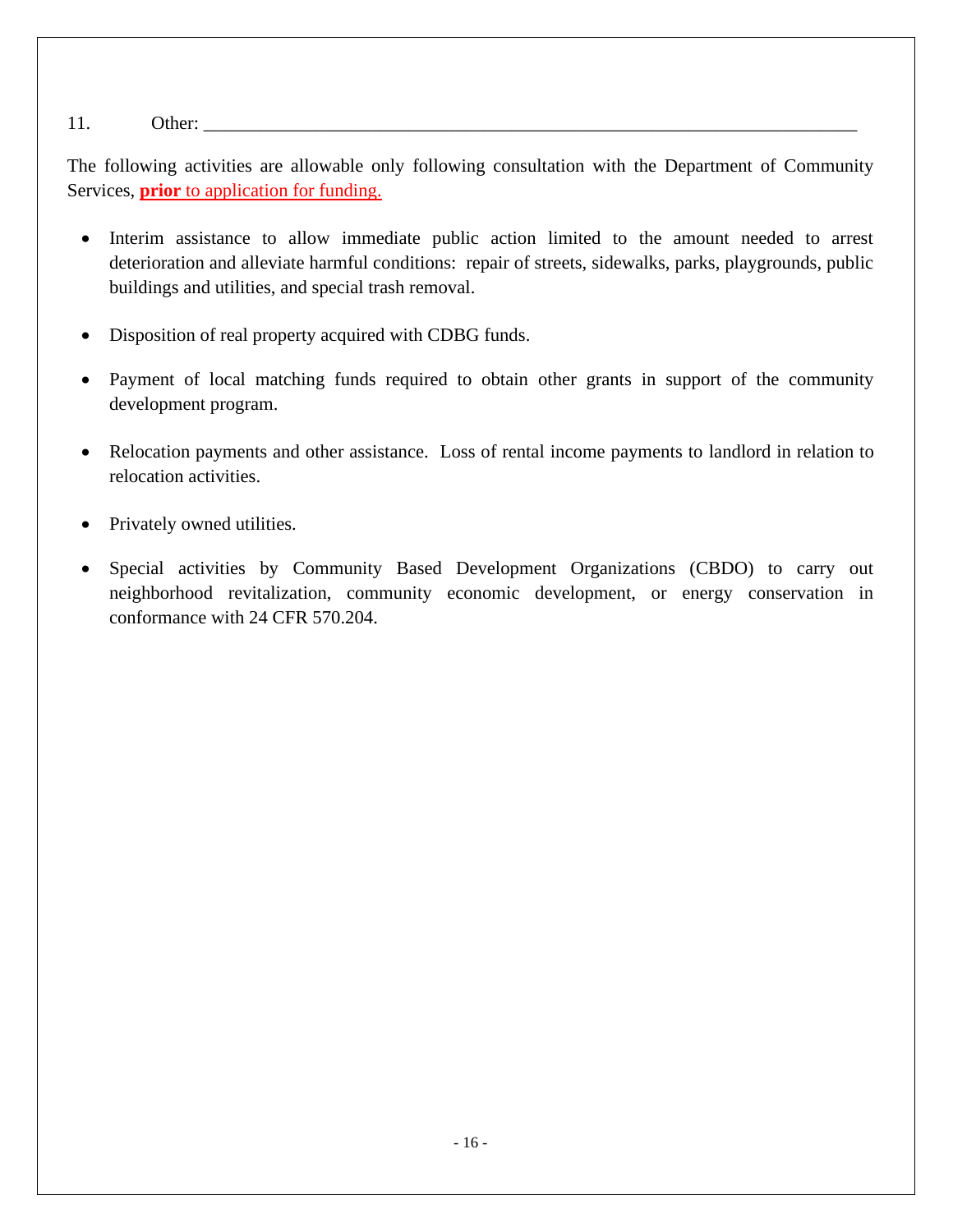### **Program Description**

When estimating the number of persons to be served, please discuss in terms of New Castle County residents who **DO NOT** reside within the City Limits of Wilmington & Newark.

Attach additional sheets if necessary.

\_\_\_\_\_\_\_\_\_\_\_\_\_\_\_\_\_\_\_\_\_\_\_\_\_\_\_\_\_\_\_\_\_\_\_\_\_\_\_\_\_\_\_\_\_\_\_\_\_\_\_\_\_\_\_\_\_\_\_\_\_\_\_\_\_\_\_\_\_\_\_\_\_\_\_\_\_\_\_\_\_

\_\_\_\_\_\_\_\_\_\_\_\_\_\_\_\_\_\_\_\_\_\_\_\_\_\_\_\_\_\_\_\_\_\_\_\_\_\_\_\_\_\_\_\_\_\_\_\_\_\_\_\_\_\_\_\_\_\_\_\_\_\_\_\_\_\_\_\_\_\_\_\_\_\_\_\_\_\_\_\_\_

\_\_\_\_\_\_\_\_\_\_\_\_\_\_\_\_\_\_\_\_\_\_\_\_\_\_\_\_\_\_\_\_\_\_\_\_\_\_\_\_\_\_\_\_\_\_\_\_\_\_\_\_\_\_\_\_\_\_\_\_\_\_\_\_\_\_\_\_\_\_\_\_\_\_\_\_\_\_\_\_\_

\_\_\_\_\_\_\_\_\_\_\_\_\_\_\_\_\_\_\_\_\_\_\_\_\_\_\_\_\_\_\_\_\_\_\_\_\_\_\_\_\_\_\_\_\_\_\_\_\_\_\_\_\_\_\_\_\_\_\_\_\_\_\_\_\_\_\_\_\_\_\_\_\_\_\_\_\_\_\_\_\_

\_\_\_\_\_\_\_\_\_\_\_\_\_\_\_\_\_\_\_\_\_\_\_\_\_\_\_\_\_\_\_\_\_\_\_\_\_\_\_\_\_\_\_\_\_\_\_\_\_\_\_\_\_\_\_\_\_\_\_\_\_\_\_\_\_\_\_\_\_\_\_\_\_\_\_\_\_\_\_\_\_

\_\_\_\_\_\_\_\_\_\_\_\_\_\_\_\_\_\_\_\_\_\_\_\_\_\_\_\_\_\_\_\_\_\_\_\_\_\_\_\_\_\_\_\_\_\_\_\_\_\_\_\_\_\_\_\_\_\_\_\_\_\_\_\_\_\_\_\_\_\_\_\_\_\_\_\_\_\_\_\_\_

\_\_\_\_\_\_\_\_\_\_\_\_\_\_\_\_\_\_\_\_\_\_\_\_\_\_\_\_\_\_\_\_\_\_\_\_\_\_\_\_\_\_\_\_\_\_\_\_\_\_\_\_\_\_\_\_\_\_\_\_\_\_\_\_\_\_\_\_\_\_\_\_\_\_\_\_\_\_\_\_\_

\_\_\_\_\_\_\_\_\_\_\_\_\_\_\_\_\_\_\_\_\_\_\_\_\_\_\_\_\_\_\_\_\_\_\_\_\_\_\_\_\_\_\_\_\_\_\_\_\_\_\_\_\_\_\_\_\_\_\_\_\_\_\_\_\_\_\_\_\_\_\_\_\_\_\_\_\_\_\_\_\_

\_\_\_\_\_\_\_\_\_\_\_\_\_\_\_\_\_\_\_\_\_\_\_\_\_\_\_\_\_\_\_\_\_\_\_\_\_\_\_\_\_\_\_\_\_\_\_\_\_\_\_\_\_\_\_\_\_\_\_\_\_\_\_\_\_\_\_\_\_\_\_\_\_\_\_\_\_\_\_\_\_

\_\_\_\_\_\_\_\_\_\_\_\_\_\_\_\_\_\_\_\_\_\_\_\_\_\_\_\_\_\_\_\_\_\_\_\_\_\_\_\_\_\_\_\_\_\_\_\_\_\_\_\_\_\_\_\_\_\_\_\_\_\_\_\_\_\_\_\_\_\_\_\_\_\_\_\_\_\_\_\_\_

\_\_\_\_\_\_\_\_\_\_\_\_\_\_\_\_\_\_\_\_\_\_\_\_\_\_\_\_\_\_\_\_\_\_\_\_\_\_\_\_\_\_\_\_\_\_\_\_\_\_\_\_\_\_\_\_\_\_\_\_\_\_\_\_\_\_\_\_\_\_\_\_\_\_\_\_\_\_\_\_\_

\_\_\_\_\_\_\_\_\_\_\_\_\_\_\_\_\_\_\_\_\_\_\_\_\_\_\_\_\_\_\_\_\_\_\_\_\_\_\_\_\_\_\_\_\_\_\_\_\_\_\_\_\_\_\_\_\_\_\_\_\_\_\_\_\_\_\_\_\_\_\_\_\_\_\_\_\_\_\_\_\_

\_\_\_\_\_\_\_\_\_\_\_\_\_\_\_\_\_\_\_\_\_\_\_\_\_\_\_\_\_\_\_\_\_\_\_\_\_\_\_\_\_\_\_\_\_\_\_\_\_\_\_\_\_\_\_\_\_\_\_\_\_\_\_\_\_\_\_\_\_\_\_\_\_\_\_\_\_\_\_\_\_

- 1. Project Title.
- 2. New Castle County Priority to be addressed (see page 4).
- 3. Target Clientele/ Population to be served.

4. Describe the need for your service. Please include documentation supporting the need.

- 5. Does your agency have a specific geographic service area? Please describe.
- 6. Location(s) of service (street address/ addresses).
- 7. Specific description of program/ services please summarize your program in the space provided. If you need to attach further description, please be sure this page has a summary description.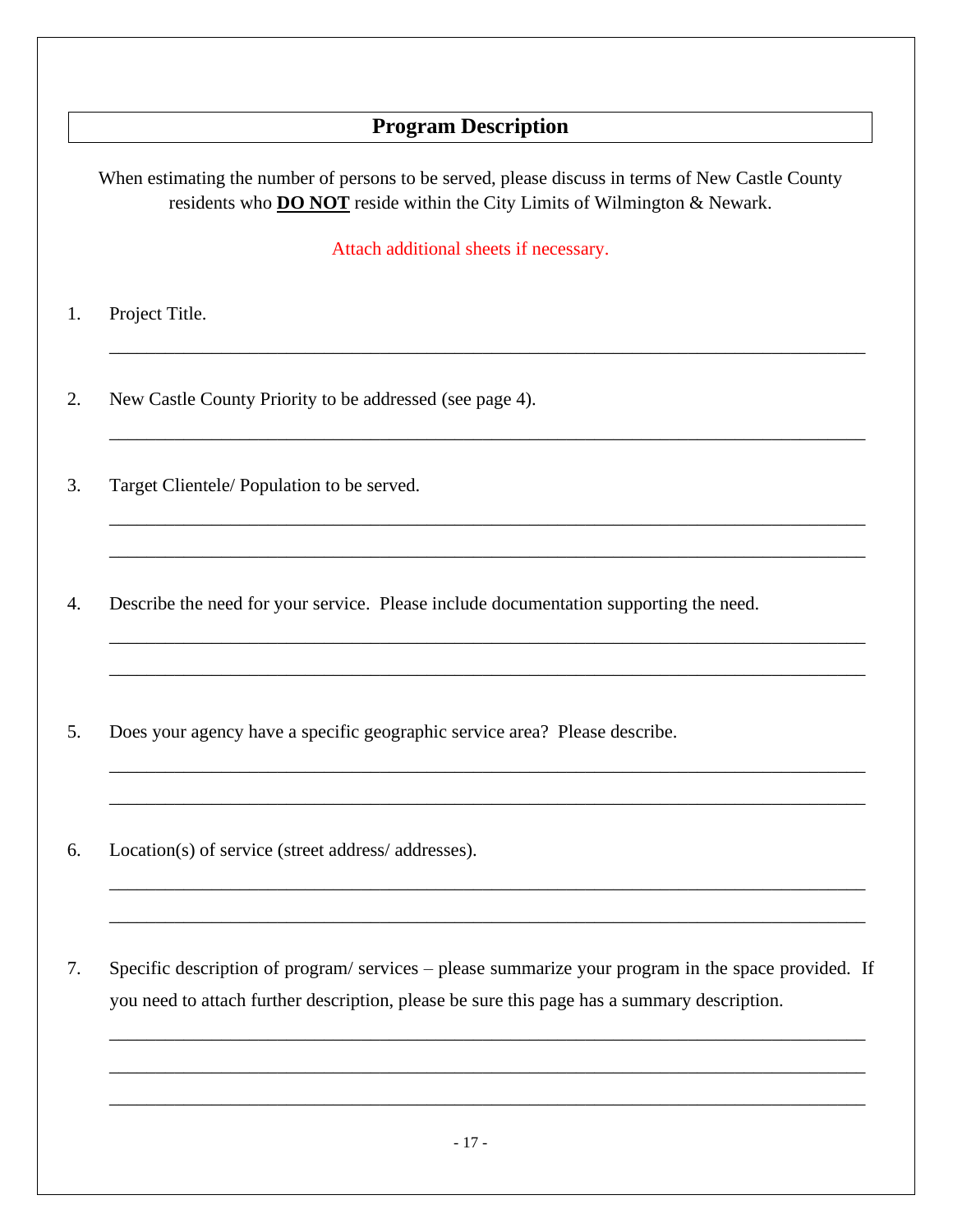- 8. Describe staff capacity and qualifications to carry out program/ services.
- 9. Performance Measurement Choose one or more of the selections listed:
	- ( ) Creating a suitable living environment
	- ( ) Providing decent, affordable housing
	- ( ) Creating economic opportunities

Discuss your project in terms of the below listed **outcome criteria**:

- ( ) Availability and Accessibility
- ( ) Affordability
- ( ) Sustainability

Please **explain** the project in terms of the **outcome criteria selected**. Provide an **outlined plan** to reach specific program outcomes and show how each outcome will be measured.

\_\_\_\_\_\_\_\_\_\_\_\_\_\_\_\_\_\_\_\_\_\_\_\_\_\_\_\_\_\_\_\_\_\_\_\_\_\_\_\_\_\_\_\_\_\_\_\_\_\_\_\_\_\_\_\_\_\_\_\_\_\_\_\_\_\_\_\_\_\_\_\_\_\_\_\_\_\_\_\_\_

\_\_\_\_\_\_\_\_\_\_\_\_\_\_\_\_\_\_\_\_\_\_\_\_\_\_\_\_\_\_\_\_\_\_\_\_\_\_\_\_\_\_\_\_\_\_\_\_\_\_\_\_\_\_\_\_\_\_\_\_\_\_\_\_\_\_\_\_\_\_\_\_\_\_\_\_\_\_\_\_\_

\_\_\_\_\_\_\_\_\_\_\_\_\_\_\_\_\_\_\_\_\_\_\_\_\_\_\_\_\_\_\_\_\_\_\_\_\_\_\_\_\_\_\_\_\_\_\_\_\_\_\_\_\_\_\_\_\_\_\_\_\_\_\_\_\_\_\_\_\_\_\_\_\_\_\_\_\_\_\_\_\_

\_\_\_\_\_\_\_\_\_\_\_\_\_\_\_\_\_\_\_\_\_\_\_\_\_\_\_\_\_\_\_\_\_\_\_\_\_\_\_\_\_\_\_\_\_\_\_\_\_\_\_\_\_\_\_\_\_\_\_\_\_\_\_\_\_\_\_\_\_\_\_\_\_\_\_\_\_\_\_\_\_

\_\_\_\_\_\_\_\_\_\_\_\_\_\_\_\_\_\_\_\_\_\_\_\_\_\_\_\_\_\_\_\_\_\_\_\_\_\_\_\_\_\_\_\_\_\_\_\_\_\_\_\_\_\_\_\_\_\_\_\_\_\_\_\_\_\_\_\_\_\_\_\_\_\_\_\_\_\_\_\_\_

\_\_\_\_\_\_\_\_\_\_\_\_\_\_\_\_\_\_\_\_\_\_\_\_\_\_\_\_\_\_\_\_\_\_\_\_\_\_\_\_\_\_\_\_\_\_\_\_\_\_\_\_\_\_\_\_\_\_\_\_\_\_\_\_\_\_\_\_\_\_\_\_\_\_\_\_\_\_\_\_\_

\_\_\_\_\_\_\_\_\_\_\_\_\_\_\_\_\_\_\_\_\_\_\_\_\_\_\_\_\_\_\_\_\_\_\_\_\_\_\_\_\_\_\_\_\_\_\_\_\_\_\_\_\_\_\_\_\_\_\_\_\_\_\_\_\_\_\_\_\_\_\_\_\_\_\_\_\_\_\_\_\_

\_\_\_\_\_\_\_\_\_\_\_\_\_\_\_\_\_\_\_\_\_\_\_\_\_\_\_\_\_\_\_\_\_\_\_\_\_\_\_\_\_\_\_\_\_\_\_\_\_\_\_\_\_\_\_\_\_\_\_\_\_\_\_\_\_\_\_\_\_\_\_\_\_\_\_\_\_\_\_\_\_

\_\_\_\_\_\_\_\_\_\_\_\_\_\_\_\_\_\_\_\_\_\_\_\_\_\_\_\_\_\_\_\_\_\_\_\_\_\_\_\_\_\_\_\_\_\_\_\_\_\_\_\_\_\_\_\_\_\_\_\_\_\_\_\_\_\_\_\_\_\_\_\_\_\_\_\_\_\_\_\_\_

10. Has your agency ever done this type of service before? If yes, explain. Agency **must attach prior performance measure results or applicable documentation** to show a **demonstrated history of success** with this program or service.

\_\_\_\_\_\_\_\_\_\_\_\_\_\_\_\_\_\_\_\_\_\_\_\_\_\_\_\_\_\_\_\_\_\_\_\_\_\_\_\_\_\_\_\_\_\_\_\_\_\_\_\_\_\_\_\_\_\_\_\_\_\_\_\_\_\_\_\_\_\_\_\_\_\_\_\_\_\_\_\_\_

\_\_\_\_\_\_\_\_\_\_\_\_\_\_\_\_\_\_\_\_\_\_\_\_\_\_\_\_\_\_\_\_\_\_\_\_\_\_\_\_\_\_\_\_\_\_\_\_\_\_\_\_\_\_\_\_\_\_\_\_\_\_\_\_\_\_\_\_\_\_\_\_\_\_\_\_\_\_\_\_\_

\_\_\_\_\_\_\_\_\_\_\_\_\_\_\_\_\_\_\_\_\_\_\_\_\_\_\_\_\_\_\_\_\_\_\_\_\_\_\_\_\_\_\_\_\_\_\_\_\_\_\_\_\_\_\_\_\_\_\_\_\_\_\_\_\_\_\_\_\_\_\_\_\_\_\_\_\_\_\_\_\_

\_\_\_\_\_\_\_\_\_\_\_\_\_\_\_\_\_\_\_\_\_\_\_\_\_\_\_\_\_\_\_\_\_\_\_\_\_\_\_\_\_\_\_\_\_\_\_\_\_\_\_\_\_\_\_\_\_\_\_\_\_\_\_\_\_\_\_\_\_\_\_\_\_\_\_\_\_\_\_\_\_

\_\_\_\_\_\_\_\_\_\_\_\_\_\_\_\_\_\_\_\_\_\_\_\_\_\_\_\_\_\_\_\_\_\_\_\_\_\_\_\_\_\_\_\_\_\_\_\_\_\_\_\_\_\_\_\_\_\_\_\_\_\_\_\_\_\_\_\_\_\_\_\_\_\_\_\_\_\_\_\_\_

\_\_\_\_\_\_\_\_\_\_\_\_\_\_\_\_\_\_\_\_\_\_\_\_\_\_\_\_\_\_\_\_\_\_\_\_\_\_\_\_\_\_\_\_\_\_\_\_\_\_\_\_\_\_\_\_\_\_\_\_\_\_\_\_\_\_\_\_\_\_\_\_\_\_\_\_\_\_\_\_\_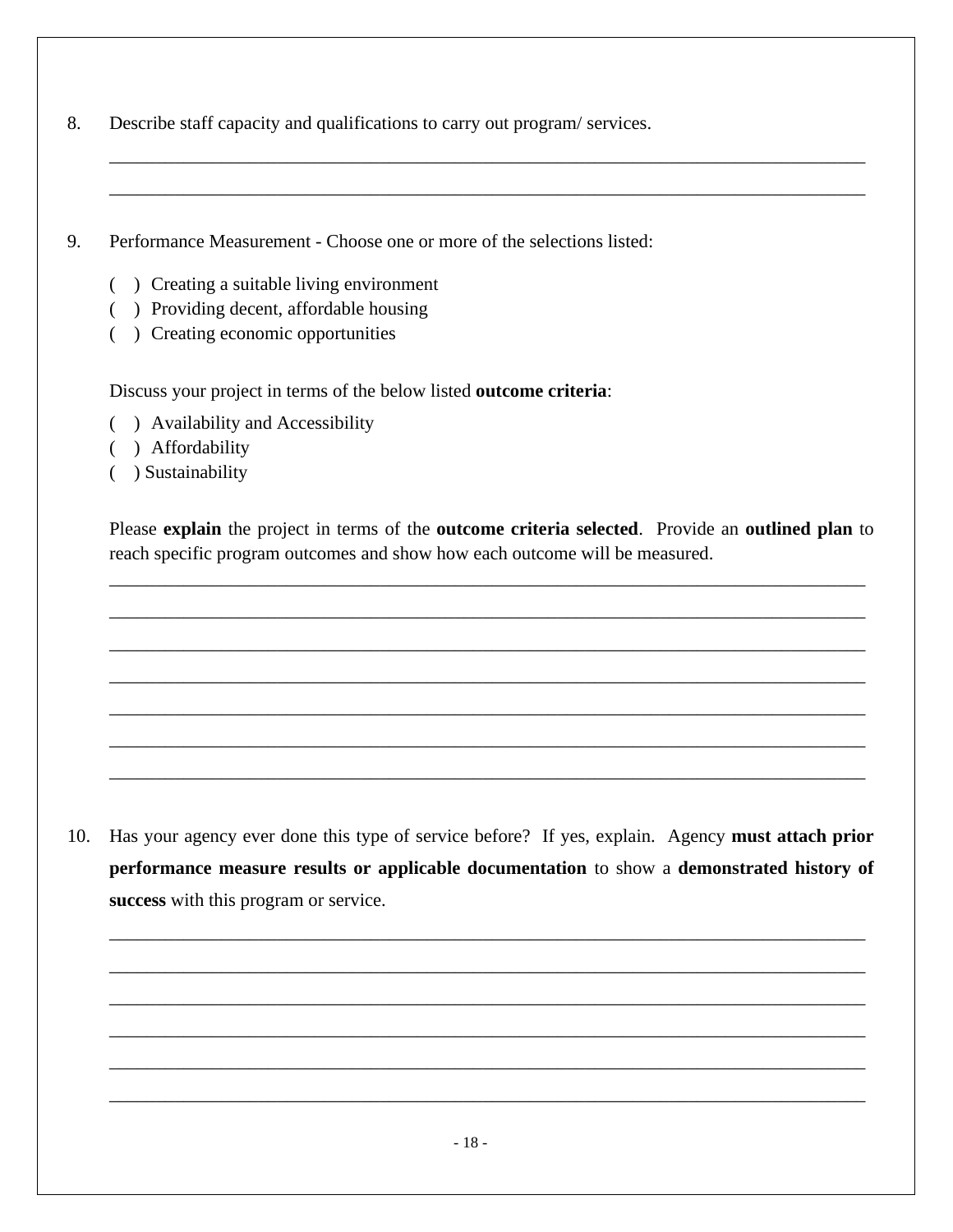11. Is your agency working with other agencies that perform similar activities? If yes, **explain and attach proof** of those partnerships.

\_\_\_\_\_\_\_\_\_\_\_\_\_\_\_\_\_\_\_\_\_\_\_\_\_\_\_\_\_\_\_\_\_\_\_\_\_\_\_\_\_\_\_\_\_\_\_\_\_\_\_\_\_\_\_\_\_\_\_\_\_\_\_\_\_\_\_\_\_\_\_\_\_\_\_\_\_\_\_\_\_

\_\_\_\_\_\_\_\_\_\_\_\_\_\_\_\_\_\_\_\_\_\_\_\_\_\_\_\_\_\_\_\_\_\_\_\_\_\_\_\_\_\_\_\_\_\_\_\_\_\_\_\_\_\_\_\_\_\_\_\_\_\_\_\_\_\_\_\_\_\_\_\_\_\_\_\_\_\_\_\_\_

\_\_\_\_\_\_\_\_\_\_\_\_\_\_\_\_\_\_\_\_\_\_\_\_\_\_\_\_\_\_\_\_\_\_\_\_\_\_\_\_\_\_\_\_\_\_\_\_\_\_\_\_\_\_\_\_\_\_\_\_\_\_\_\_\_\_\_\_\_\_\_\_\_\_\_\_\_\_\_\_\_

\_\_\_\_\_\_\_\_\_\_\_\_\_\_\_\_\_\_\_\_\_\_\_\_\_\_\_\_\_\_\_\_\_\_\_\_\_\_\_\_\_\_\_\_\_\_\_\_\_\_\_\_\_\_\_\_\_\_\_\_\_\_\_\_\_\_\_\_\_\_\_\_\_\_\_\_\_\_\_\_\_

\_\_\_\_\_\_\_\_\_\_\_\_\_\_\_\_\_\_\_\_\_\_\_\_\_\_\_\_\_\_\_\_\_\_\_\_\_\_\_\_\_\_\_\_\_\_\_\_\_\_\_\_\_\_\_\_\_\_\_\_\_\_\_\_\_\_\_\_\_\_\_\_\_\_\_\_\_\_\_\_\_

\_\_\_\_\_\_\_\_\_\_\_\_\_\_\_\_\_\_\_\_\_\_\_\_\_\_\_\_\_\_\_\_\_\_\_\_\_\_\_\_\_\_\_\_\_\_\_\_\_\_\_\_\_\_\_\_\_\_\_\_\_\_\_\_\_\_\_\_\_\_\_\_\_\_\_\_\_\_\_\_\_

\_\_\_\_\_\_\_\_\_\_\_\_\_\_\_\_\_\_\_\_\_\_\_\_\_\_\_\_\_\_\_\_\_\_\_\_\_\_\_\_\_\_\_\_\_\_\_\_\_\_\_\_\_\_\_\_\_\_\_\_\_\_\_\_\_\_\_\_\_\_\_\_\_\_\_\_\_\_\_\_\_

- \_\_\_\_\_\_\_\_\_\_\_\_\_\_\_\_\_\_\_\_\_\_\_\_\_\_\_\_\_\_\_\_\_\_\_\_\_\_\_\_\_\_\_\_\_\_\_\_\_\_\_\_\_\_\_\_\_\_\_\_\_\_\_\_\_\_\_\_\_\_\_\_\_\_\_\_\_\_\_\_\_ 12. Describe your organization's administrative systems. Check each item that exists within your organization's capacity **and** attach the applicable policies and procedures. Agency may also include flowcharts **in addition** to the policies and procedures.
	- \_\_\_\_\_ Data collection on client eligibility and demographics
	- \_\_\_\_\_ Conflict of interest policies
	- \_\_\_\_\_ Internal financial / accounting system
	- \_\_\_\_\_ Personnel written policies and procedures (table of contents page can be attached)
	- \_\_\_\_\_ Procurement written policies and procedures
	- \_\_\_\_\_ Fundraising
	- \_\_\_\_\_ Other revenue generation (fees, rents, etc.)
	- \_\_\_\_\_ Recordkeeping systems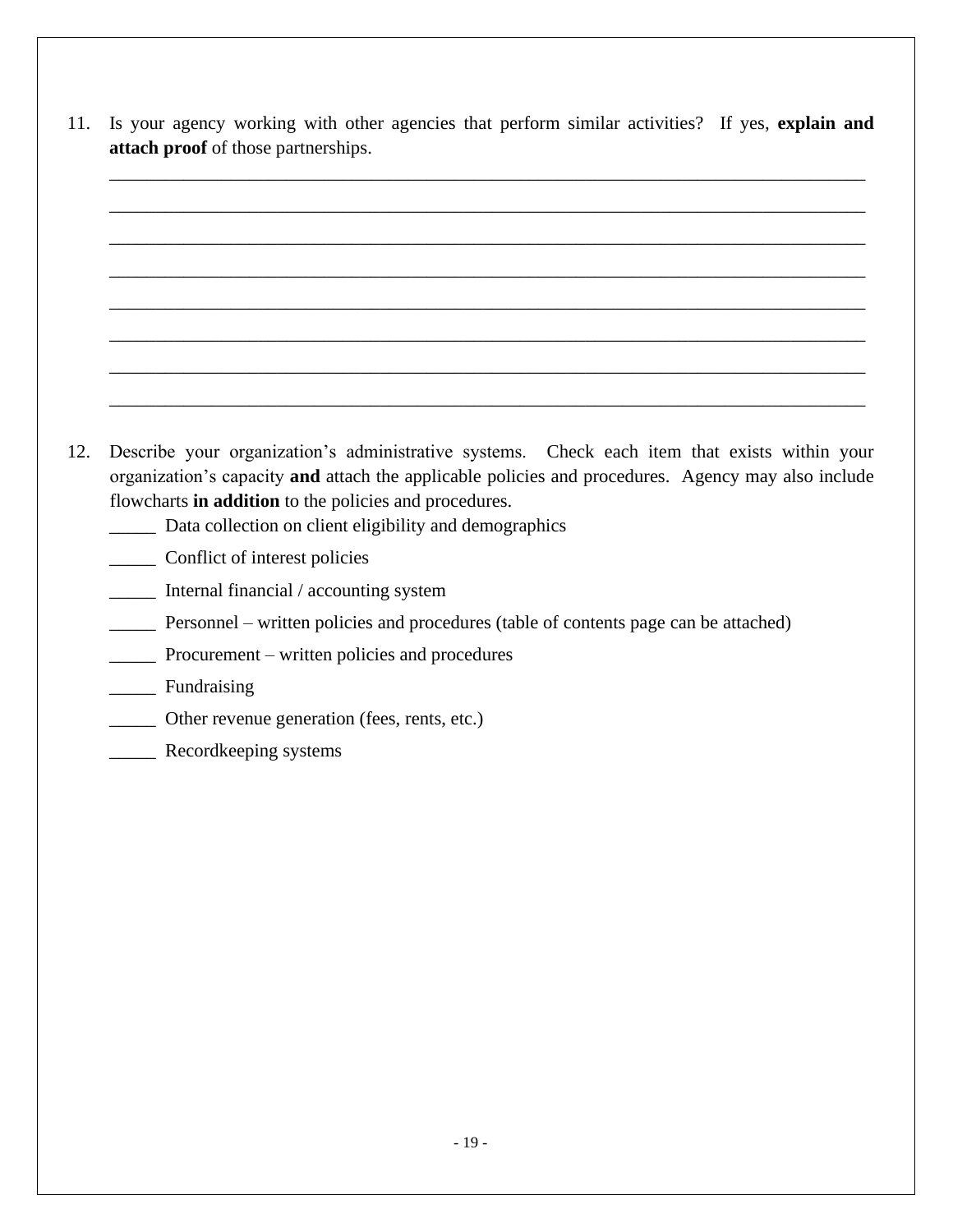HUD allows several ways to document **benefit**. Choose the method that **best** fits your program.

### **\_\_\_\_\_ YES Low-Mod Geographic Area (LMA) Benefit. If YES, do not fill out table below.**

At least 50.50% of persons in a defined geographic area are low or moderate income.

Examples are park improvements or community center renovations.

**Programs serving only one segment of the population, such as youth, do not qualify under this section.**

If claiming an LMA Geographic Area Benefit, you **must attach a map** clearly outlining the service area, which includes **labeled census tract and block group numbers.** You **must also attach proof** that the service area is **primarily residential,** and the activity will address the **identified needs** of the LMI persons in that area.

Census tracts and census block groups are the usual boundaries used. Once an applicant has determined its service area, the Department of Community Services can assist with census information. Please use [www.nccde.org/parcelview](http://www.nccde.org/parcelview) if unsure of census tracts or block groups. For boundaries other than census tracts or census block groups, consult with County staff **prior** to application.

Census Tract \_\_\_\_\_\_\_\_\_\_\_\_\_\_\_

Block Group(s), if applicable  $\_\_\_\_\_\_\_\_\_\_\_\_\_\_\_\_\_\_$ 

| <b>Check</b> | <b>CATEGORY FOR DOCUMENTING BENEFIT</b>                                                           |  |  |
|--------------|---------------------------------------------------------------------------------------------------|--|--|
| only one     | (If you checked Low-Mod Geographic Area (LMA) Benefit above, do not fill out this table.)         |  |  |
|              | Program EXCLUSIVELY benefits ONE (or a combination) of the categories below.                      |  |  |
|              | Abused Children __ Severely Disabled Adults __ Illiterate Persons __ Elderly                      |  |  |
|              | Homeless Persons ____ Battered Spouses ____ Migrant Farm Workers                                  |  |  |
|              | Recordkeeping on family income and size will document that at least 51% of clientele is low or    |  |  |
|              | moderate income.                                                                                  |  |  |
|              | Program has income eligibility requirements that limit the activity exclusively to low- and       |  |  |
|              | moderate-income persons.                                                                          |  |  |
|              | Activity is of such a nature and in such a location that it may be concluded at least 51% of      |  |  |
|              | clientele is low to moderate. An example is a day care center operating on a public housing site. |  |  |
|              | Removal of architectural barriers in public places.                                               |  |  |
|              | Micro enterprise activity serving 100% low- or moderate-income persons. A micro enterprise is a   |  |  |
|              | business serving five or fewer persons, one of whom is the owner of the property.                 |  |  |
|              | Job creation serving at least 51% low- or moderate-income persons.                                |  |  |
|              | Job training serving less than 51% (limited circumstances) low- or moderate-income persons. Job   |  |  |
|              | training and placement and/or other employment services, including, but not limited to, peer      |  |  |
|              | support, counseling, childcare, transportation and other similar services.                        |  |  |
|              | Single-family housing activity serving 100% low- or moderate-income persons.                      |  |  |
|              | Multi-family housing activity serving 51% low- or moderate-income persons.                        |  |  |
|              |                                                                                                   |  |  |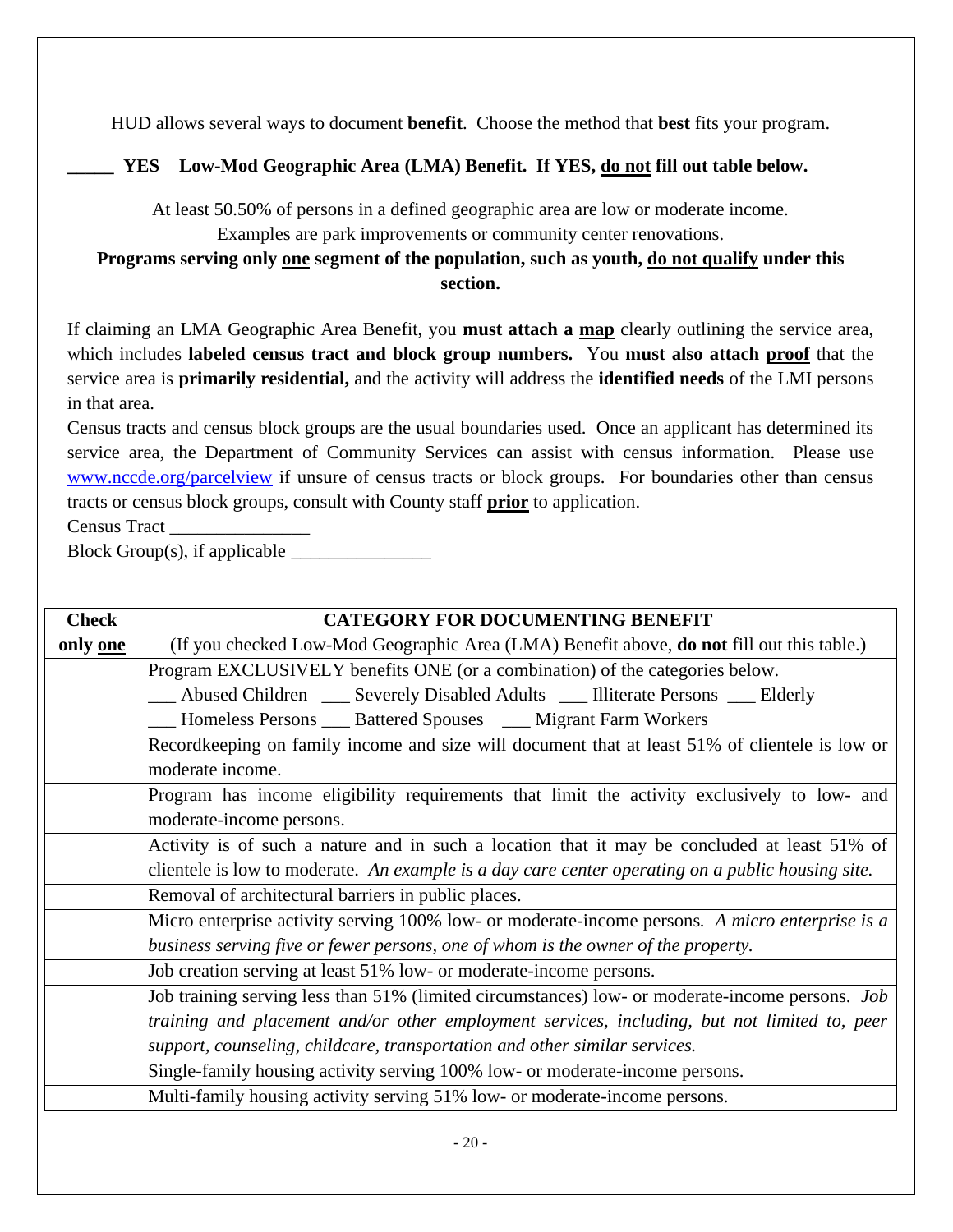### **Helpful tips for applicants using HUD funding**

#### **Construction cost estimates and labor requirements**

You should supply a preliminary cost estimate for construction projects and fixed equipment or vehicle purchases with your application for funding. However, remember that by the time you have funding at your disposal if accepted, six to eight months will have transpired, and that original cost estimate will be outdated. This means you will have to obtain 3 bids after the 1<sup>st</sup> of July when your contract with New Castle County will take affect and funding becomes available if accepted.

DO NOT OBLIGATE YOURSELF UNDER CONTRACT OR ACCEPT DELIVERY OF ANYTHING UNDER THIS SECTION PRIOR TO RECEIVING YOUR COMPLETED CONTRACT FROM NEW CASTLE COUNTY WHEN YOU ACTUALLY HAVE THE FUNDING AT YOUR DISPOSAL, IF ACCEPTED.

For construction projects over \$2,000.00, DAVIS – BACON wage rates apply to the entire project even if HUD is only funding a portion of the project. Prospective contractors should be made aware of this when they bid your job. DAVIS – BACON does not apply to housing rehabilitation projects for single family dwelling homeowners.

A copy of the HUD Issued Labor Relations Desk Guide LR01.DG: DAVIS-BACON Labor Standards Contractor's Guide to Prevailing Wage Requirements for Federally-Assisted Construction Projects can be obtained by copying the following Uniform Resource Locator (URL) into a search engine.

<https://www.hud.gov/sites/documents/4812-LRGUIDE.PDF>

#### **City of Wilmington addresses and contact information**

Sub-Recipients must ensure the beneficiary address falls within the jurisdiction of New Castle County. To search New Castle County property information please visit [www.nccde.org/parcelview.](http://www.nccde.org/parcelview) Each address in New Castle County has a 10-digit Parcel Identification Number. Parcel numbers beginning with 26 denote properties located in the City of Wilmington and are not eligible to receive services under New Castle County CDBG. Parcel Search information will be covered in detail during the mandatory technical assistance meeting for awardees.

The City of Wilmington, Department of Real Estate and Housing receives HUD CDBG and HOME funds. Please contact their office for more information regarding funding opportunities.

City of Wilmington's Real Estate and Housing Louis L. Redding Building 800 French Street, 7th Floor Wilmington, DE 19801-3537 Phone: (302) 576-3000 Fax: (302) 573-5588 <https://www.wilmingtonde.gov/government/city-departments/department-of-real-estate-and-housing>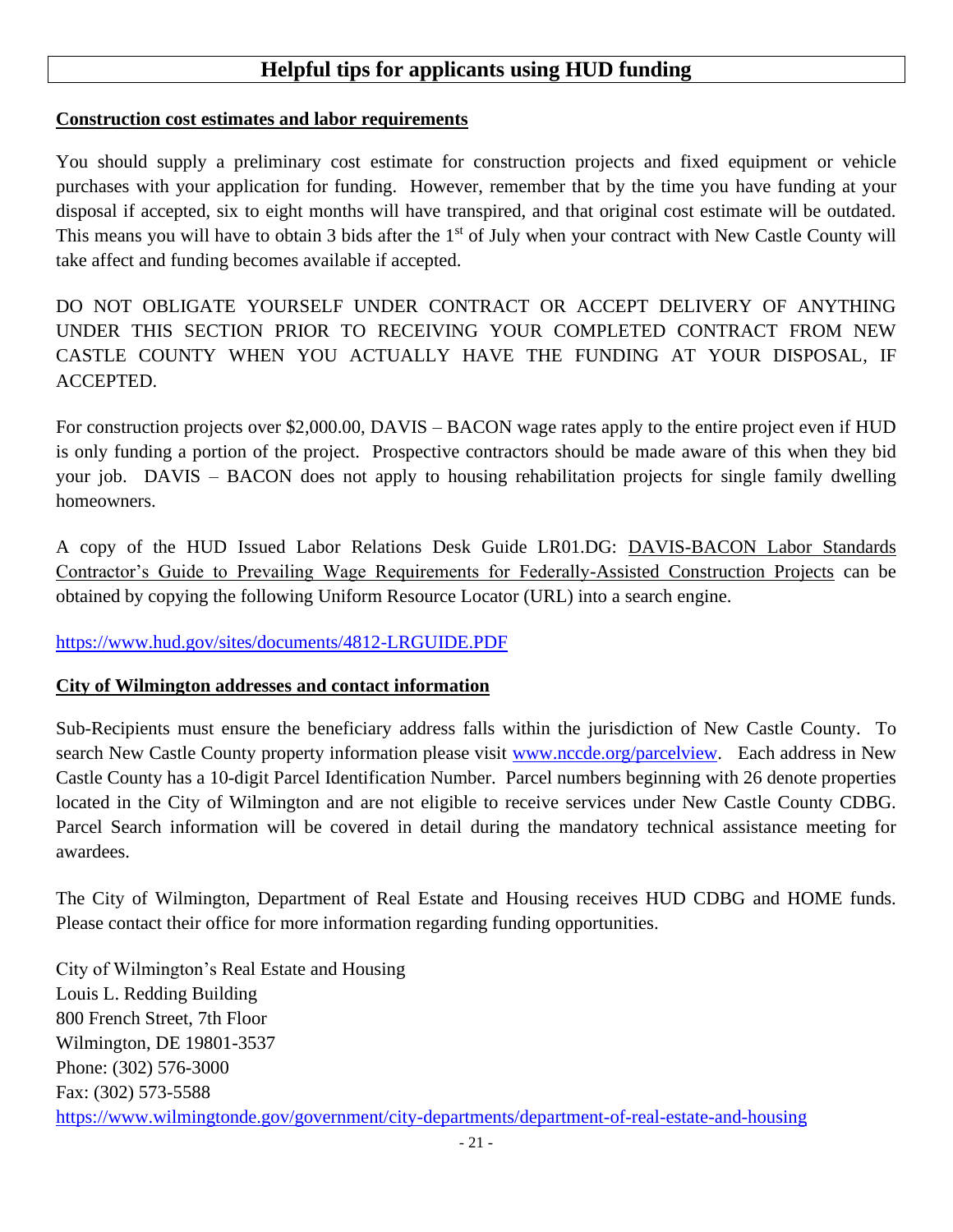#### **Cooperating Community City of Newark contact information**

Sub-Recipients must ensure the beneficiary address falls within the jurisdiction of New Castle County. To search New Castle County property information please visit [www.nccde.org/parcelview.](http://www.nccde.org/parcelview) Each address in New Castle County has a 10-digit Parcel Identification Number. Parcel numbers beginning with 18 denote properties located in the City of Newark and are not eligible to receive services under New Castle County CDBG. Parcel Search information will be covered in detail during the mandatory technical assistance meeting for awardees.

City of Newark receives approximately \$250,000 yearly in CDBG from New Castle County on a pass-through basis and makes its own funding decisions. Usually, New Castle County does not fund agencies for programs within Newark city limits. For information on Newark's CDBG program, call Mr. Mike Fortner at (302) 366- 7030 [\(mfortner@newark.de.us\)](mailto:mfortner@newark.de.us).

#### **Non-discrimination: Section 109 of Title I of the Housing and Community Development Act of 1974**

The purpose of this part is to implement the provisions of section 109 of title I of the Housing and Community Development Act of 1974 (Title I) (42 U.S.C. 5309). Section 109 provides that no person in the United States shall, on the ground of race, color, national origin, religion, or sex, be excluded from participation in, be denied the benefits of, or be subjected to discrimination under any program or activity funded in whole or in part with Federal financial assistance. Section 109 does not directly prohibit discrimination on the bases of age or disability, and the regulations in this part 6 do not apply to age or disability discrimination in Title I programs. Instead, section 109 directs that the prohibitions against discrimination on the basis of age under the Age Discrimination Act of 1975 (42 U.S.C. 6101-6107) (Age Discrimination Act) and the prohibitions against discrimination on the basis of disability under section 504 of the Rehabilitation Act of 1973 (29 U.S.C. 794) (Section 504) apply to programs or activities funded in whole or in part with Federal financial assistance. Thus, the regulations of 24 CFR part 8, which implement Section 504 for HUD programs, and the regulations of 24 CFR part 146, which implement the Age Discrimination Act for HUD programs, apply to disability and age discrimination in Title I programs.

### **Office of Management and Budget (OMB) and the Uniform Grant Guidance (UGG) Enactment for the U.S. Department of Housing and Urban Development (HUD) grants**

To deliver on the promise of a 21<sup>st</sup>-Century government that is more efficient, effective and transparent, the Office of Management and Budget (OMB) is streamlining the Federal government's guidance on Administrative Requirements, Cost Principles, and Audit Requirements for Federal awards.

These modifications are a key component of a larger Federal effort to more effectively focus Federal resources on improving performance and outcomes while ensuring the financial integrity of taxpayer dollars in partnership with non-Federal stakeholders. This guidance provides a government wide framework for grants management which will be complemented by additional efforts to strengthen program outcomes through innovative and effective use of grant-making models, performance metrics, and evaluation. This reform of OMB guidance will reduce administrative burden for non-Federal entities receiving Federal awards while reducing the risk of waste, fraud and abuse.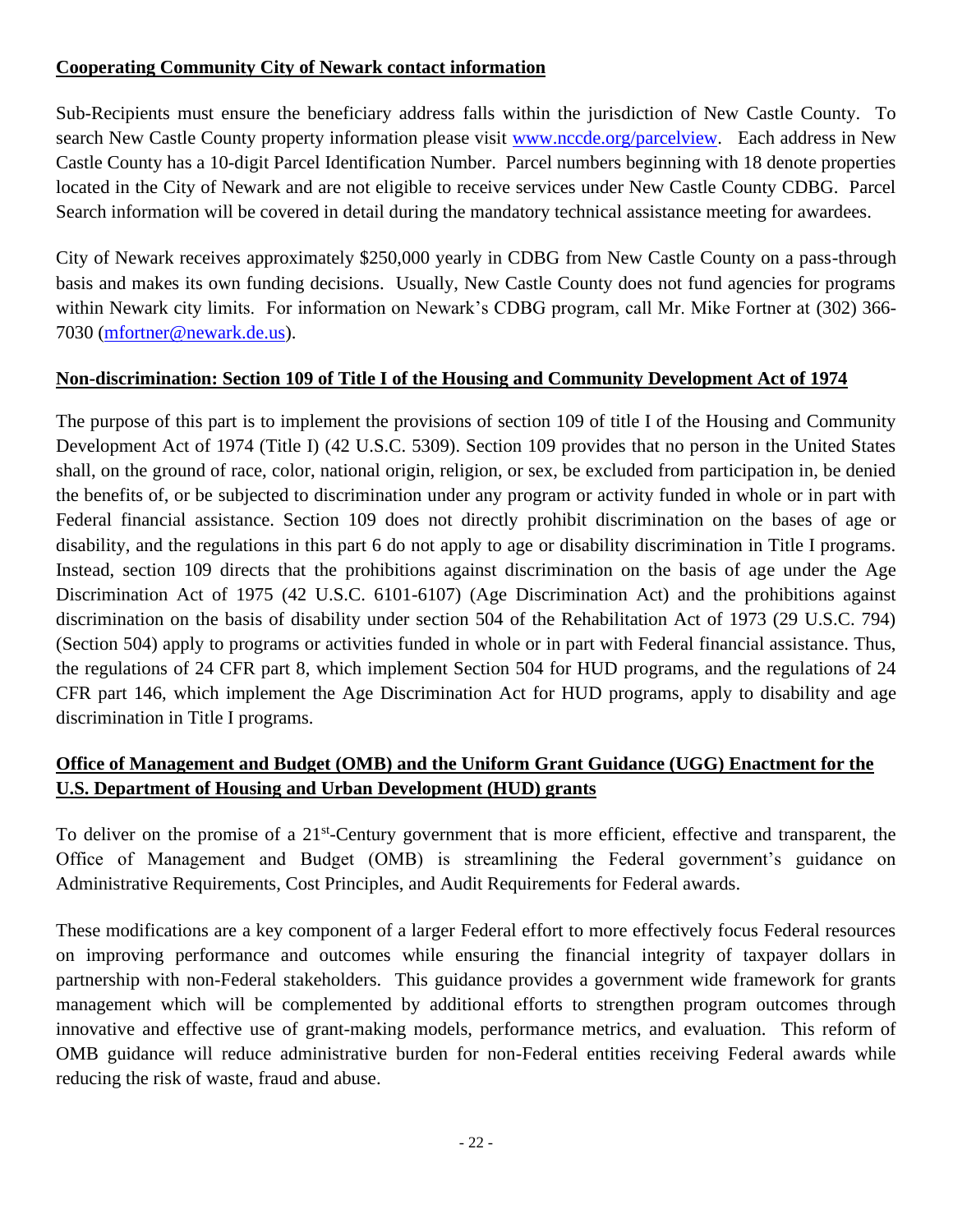The rules which became effective December 26, 2014, impact all non-federal recipients: States, Localities, Agencies, Universities, Nonprofits and Auditors (private and public). This final guidance supersedes and streamlines requirements from OMB Circulars A-21, A-87, A-110, and A-122 (which have been placed in OMB guidance's); Circulars A-89, A-102, and A-133; and the guidance in Circular A-50 on Single Audit Act follow-up.

All OMB guidance regarding grants and agreements has been streamlined in 2 CFR 200, which can be accessed using the link below. Sub-recipients of New Castle County (NCC) should pay special attention to the following subparts: D-Post Federal Award Requirements, E-Cost Principles and F-Audit Requirements.

[www.ecfr.gov](http://www.ecfr.gov/) for the Electronic Code of Federal Regulations main page.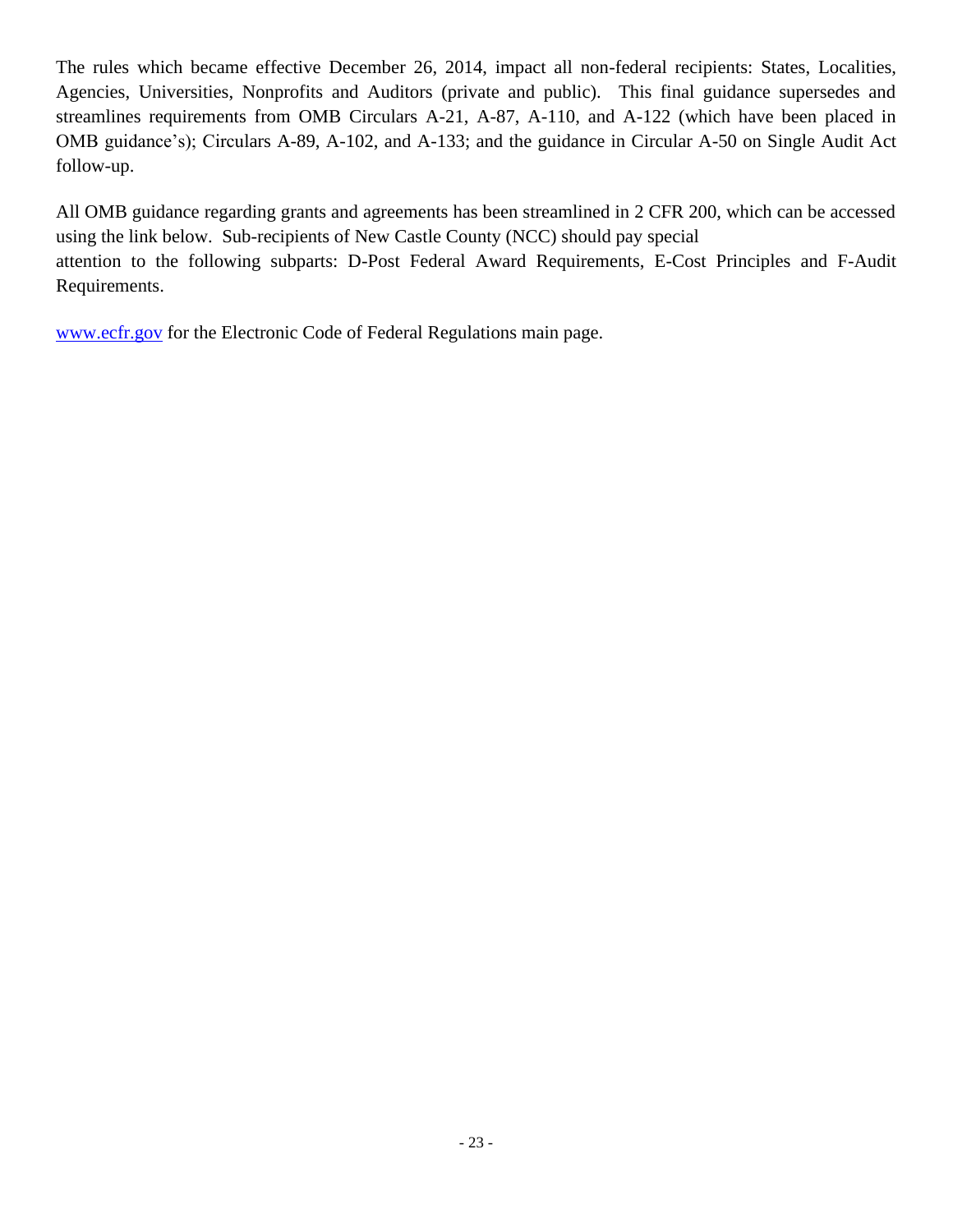

# **NEW CASTLE COUNTY DEPARTMENT OF COMMUNITY SERVICES**

## **COMMUNITY DEVELOPMENT BLOCK GRANT (CDBG) PROPOSAL EVALUATION SCORE SHEET**

*60 POINTS AVAILABLE ON 1ST PAGE – AN ADDITIONAL 40 POINTS CAN BE EARNED ON 2ND PAGE* 

#### **Agency Name:** \_\_\_\_\_\_\_\_\_\_\_\_\_\_\_\_\_\_\_\_\_\_\_\_\_\_\_\_\_\_\_\_\_\_\_\_\_\_\_\_\_\_\_\_\_\_\_\_\_\_\_\_\_\_\_\_\_\_\_\_\_\_\_\_\_\_\_\_\_\_\_\_\_\_

# **Project Name:** \_\_\_\_\_\_\_\_\_\_\_\_\_\_\_\_\_\_\_\_\_\_\_\_\_\_\_\_\_\_\_\_\_\_\_\_\_\_\_\_\_\_\_\_\_\_\_\_\_\_\_\_\_\_\_\_\_\_\_\_\_\_\_\_\_\_\_\_\_\_\_\_\_\_\_

| Program<br><b>Description</b><br><b>Categories</b> | <b>Criteria</b>                                                                                                                                                                                                                                                                                             | <b>Possible</b><br><b>Points</b> | <b>Points</b><br>Awarded |
|----------------------------------------------------|-------------------------------------------------------------------------------------------------------------------------------------------------------------------------------------------------------------------------------------------------------------------------------------------------------------|----------------------------------|--------------------------|
| Describe the Need for<br>Service                   | Project based on a clearly defined need and urgency and<br>supported with documentation.                                                                                                                                                                                                                    | $0 - 5$                          |                          |
| Specific description of<br>program/services        | Proposal clearly describes activities and connection with<br>needs leading to effective program or project.                                                                                                                                                                                                 | $0 - 5$                          |                          |
| Staff Capacity &<br>Qualifications                 | Proposal shows ability to undertake the project. Applicant<br>shows history of effective program management.                                                                                                                                                                                                | $0 - 10$                         |                          |
| Performance<br>Measures                            | Proposal discussed project in terms of listed outcome criteria,<br>outlined a plan to reach specific program outcomes and<br>showed how each outcome will be measured. Goals are clear<br>and specific to realistic outcomes.                                                                               | $0-5$                            |                          |
| Previous Experience                                | Agency has provided this service before and shows a<br>demonstrated track record of success.                                                                                                                                                                                                                | $0 - 10$                         |                          |
| Partnerships                                       | Applicant shows involvement of community and partnerships<br>with other agencies that perform similar activities.                                                                                                                                                                                           | $0 - 5$                          |                          |
| <b>Budget Worksheet</b><br>& Leveraging            | Proposed expenditures are reasonable. Project is not totally<br>dependent on New Castle County funds. Other funding<br>sources and amounts are clearly identified. Project appears<br>cost-effective regarding service and community need.<br>Program can sustain itself without future years CDBG funding. | $0 - 10$                         |                          |
| <b>Beneficiaries</b>                               | Number to be served is reasonable in correlation to the<br>funding request.                                                                                                                                                                                                                                 | $0-5$                            |                          |
| Quality of Proposal                                | Proposal was well written, concise, and presented in a<br>professional manner.                                                                                                                                                                                                                              | $0-5$                            |                          |